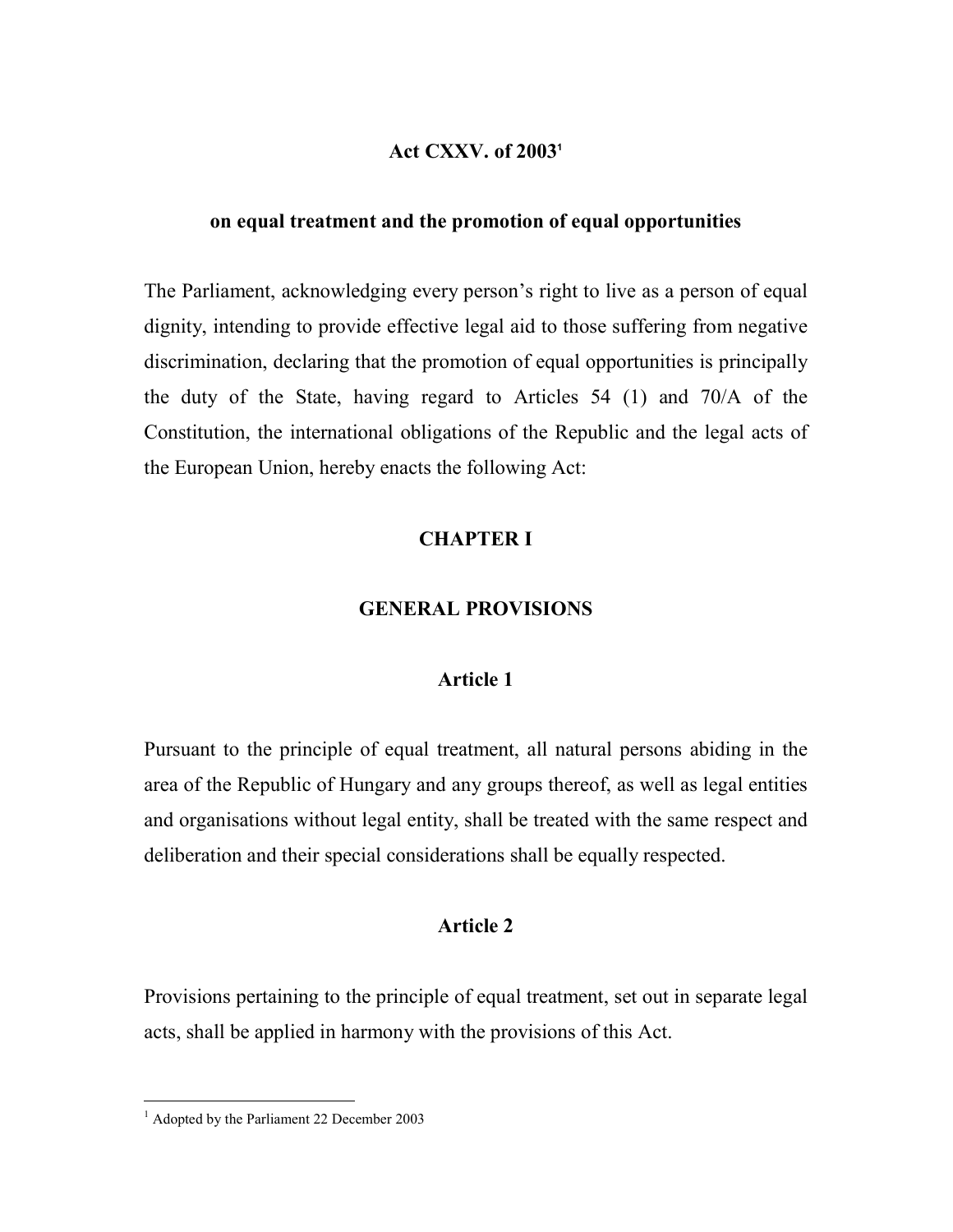#### **Definitions**

#### Article 3

For the purposes of this Act

a) employment relationship: employment, public service relationship, civil service relationship, judicial service relationship, legal service relationship, prosecution service relationship, professional and contracted service relationship, professional foster parent relationship;

b) other relationship aimed at employment: work-from-home employment relationship, relationship created pursuant to a contract for employment, membership in a professional group, and elements of the co-operative membership and partnership activities under economic and civil law involving personal contribution and aimed at employment;

c) state aid: grants and subsidies from the budgets of the subsystems of public finances, and the provision in any form of other advantages involving loss of income by the state or state expenditure, also including state guarantees, and funds, donations and grants originating from the European Union, international organisations or other states if they are paid by the central budget;

d) public service: services aimed at satisfying the population's basic needs pursuant to an obligation to enter into contract, especially electricity, gas, heat, water, sewage and waste treatment, public sanitation, postal and telecommunication services and scheduled passenger transport services;

e) social and interest representation organisation: social organisation or foundation whose objectives set out in its articles of association or statutes include the promotion of the equal social opportunities of disadvantageous groups or the protection of human or personal rights; and, in respect of a particular national and ethnic minority, the minority government; furthermore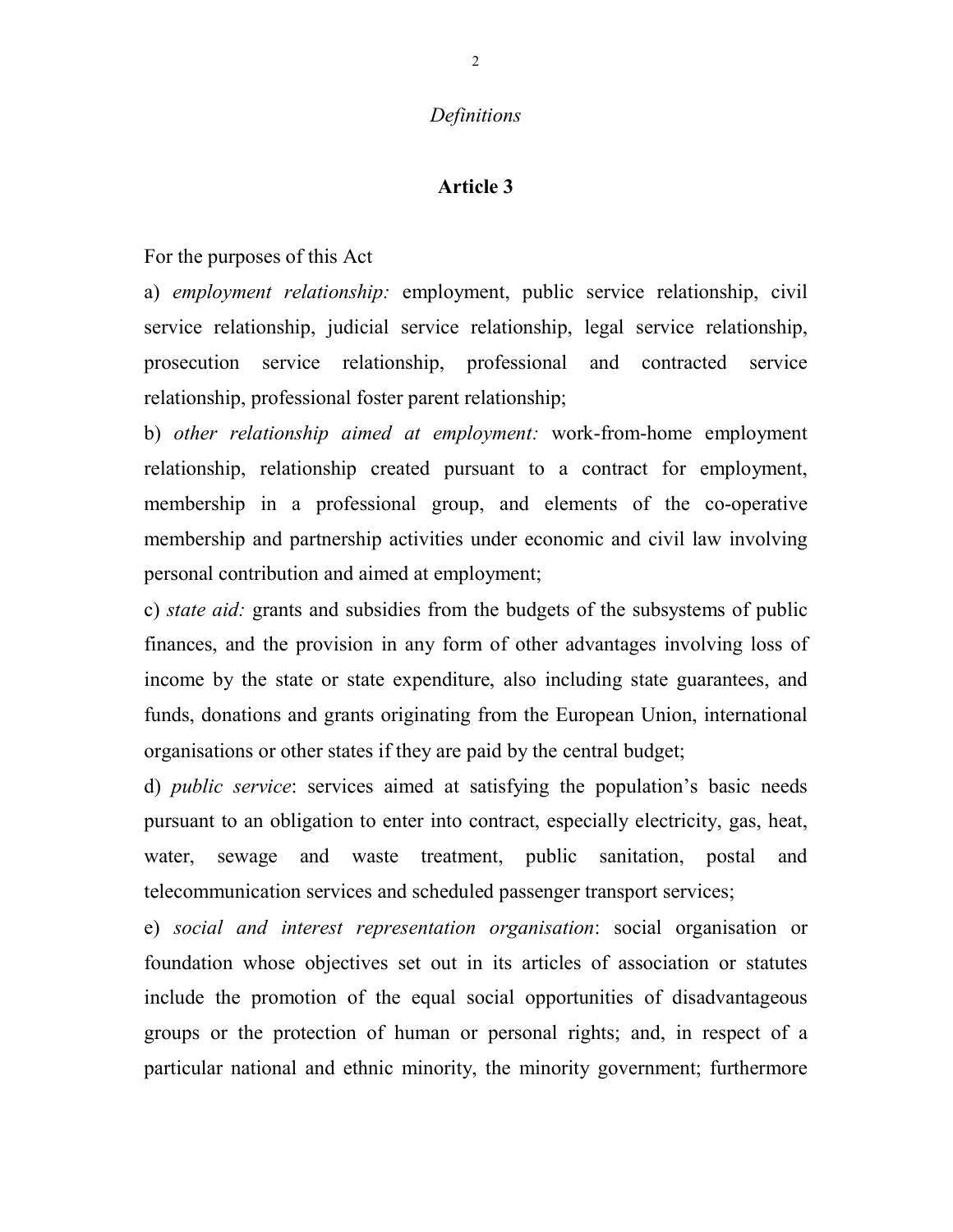the trade union in respect of matters related to employees' material, social and cultural situation and living and working conditions;

f) relative: the person defined as such by Paragraph b) of Section 685 of the Civil Code with the exception of fiancees.

## Scope

## Article 4

The principle of equal treatment shall be observed by

a) the Hungarian State,

b) local and minority governments and all bodies thereof,

c) organisations exercising powers as authorities,

d) armed forces and policing bodies,

e) public foundations, public bodies,

f) organisations performing public services,

g) institutions of elementary and higher education (hereinafter collectively: educational institutions),

h) persons and institutions providing social care and child protection services, and child welfare service,

i) museums, libraries, elementary educational institutions,

j) voluntary mutual insurance funds, private pension funds,

k) entities providing health care,

l) parties, and

m) budgetary organs that do not belong to points a)-l)

in the course of establishing their relationships, in their relationships, in the course of their procedures and measures (hereinafter collectively: relationship).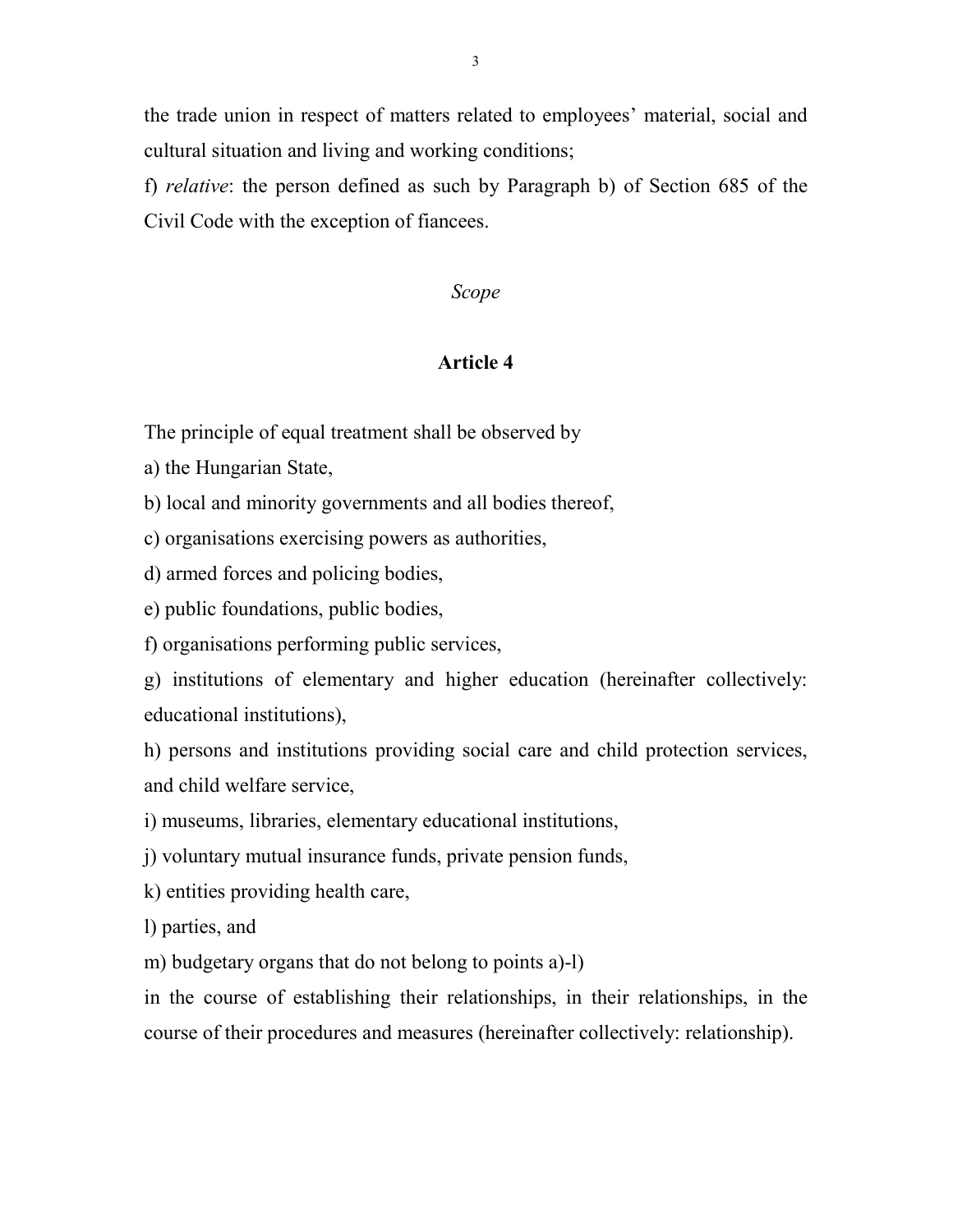In addition to the entities listed in Article 4, the following persons shall observe the principle of equal treatment in respect of the relevant relationship:

a) those who make a proposal to persons not previously selected to enter into contract or invite such persons for tender,

b) those who provide services or sell goods at their premises open to customers, c) self-employed persons, legal entities and organisations without a legal entity receiving state aid, in respect of their relationships established in the course of their utilisation of such a state aid, from the time when the state aid is utilised until the competent authorities can audit the utilisation of the state aid in accordance with the applicable regulations; and

d) employers in respect of employment relationships and persons entitled to give instructions in respect of other relationships aimed at employment and relationships directly related thereto.

#### Article 6

(1) The scope of this Act does not extend to

a) family law relationships;

b) relationships between relatives;

c) relationships directly connected with the activities of the religious life of the churches; and

d) when Article 4 of this Act is applied - in the absence of a legal act providing to the contrary -, social organisations, relationships between the members of legal entities and organisations without a legal entity and relationships related to membership, except for the establishment of membership.

(2) Paragraph (1) d) cannot be applied at

a) the establishment and cancellation of membership relationship, and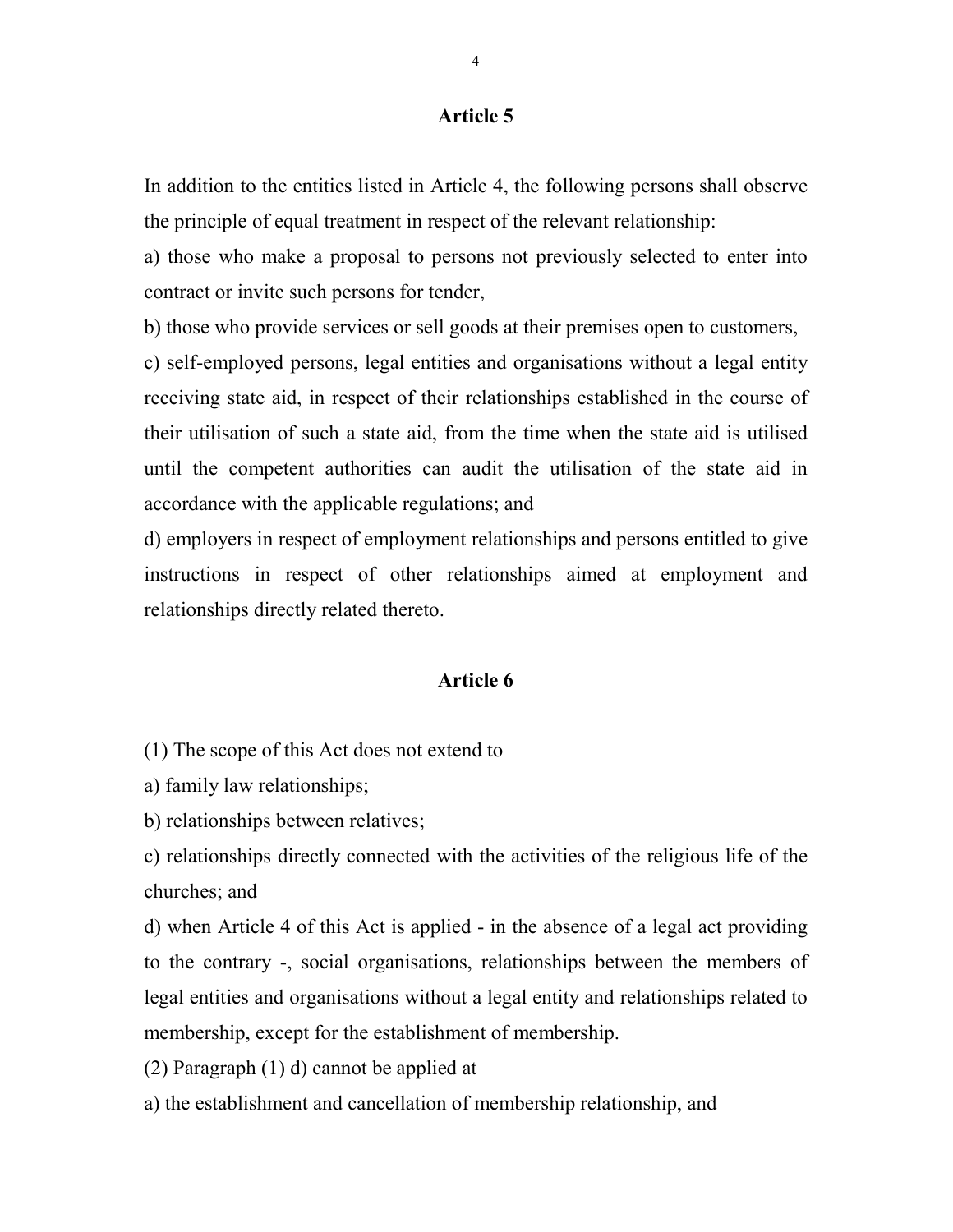b) the relationships of parties with the exception of the characteristic defined in Article 8 j).

## Article 7

(1) Direct negative discrimination, indirect negative discrimination, harassment, unlawful segregation, retribution, and any orders issued therefor mean a breach of the principle of equal treatment, especially as set out in Chapter III.

(2) The principle of equal treatment is not breached by behaviour, measure, condition, omission, instruction or practice (hereinafter collectively: provision) based on a characteristic related to any of the grounds referred to in Article 8, provided that they are found by objective consideration to have a reasonable explanation directly related to the relevant relationship.

### Negative discrimination

#### Article 8

Provisions that result in a person or a group is treated less favourably than another person or group in a comparable situation because of his/her

a) sex,

b) racial origin,

c) colour,

d) nationality,

e) national or ethnic origin,

f) mother tongue,

g) disability,

h) state of health,

i) religious or ideological conviction,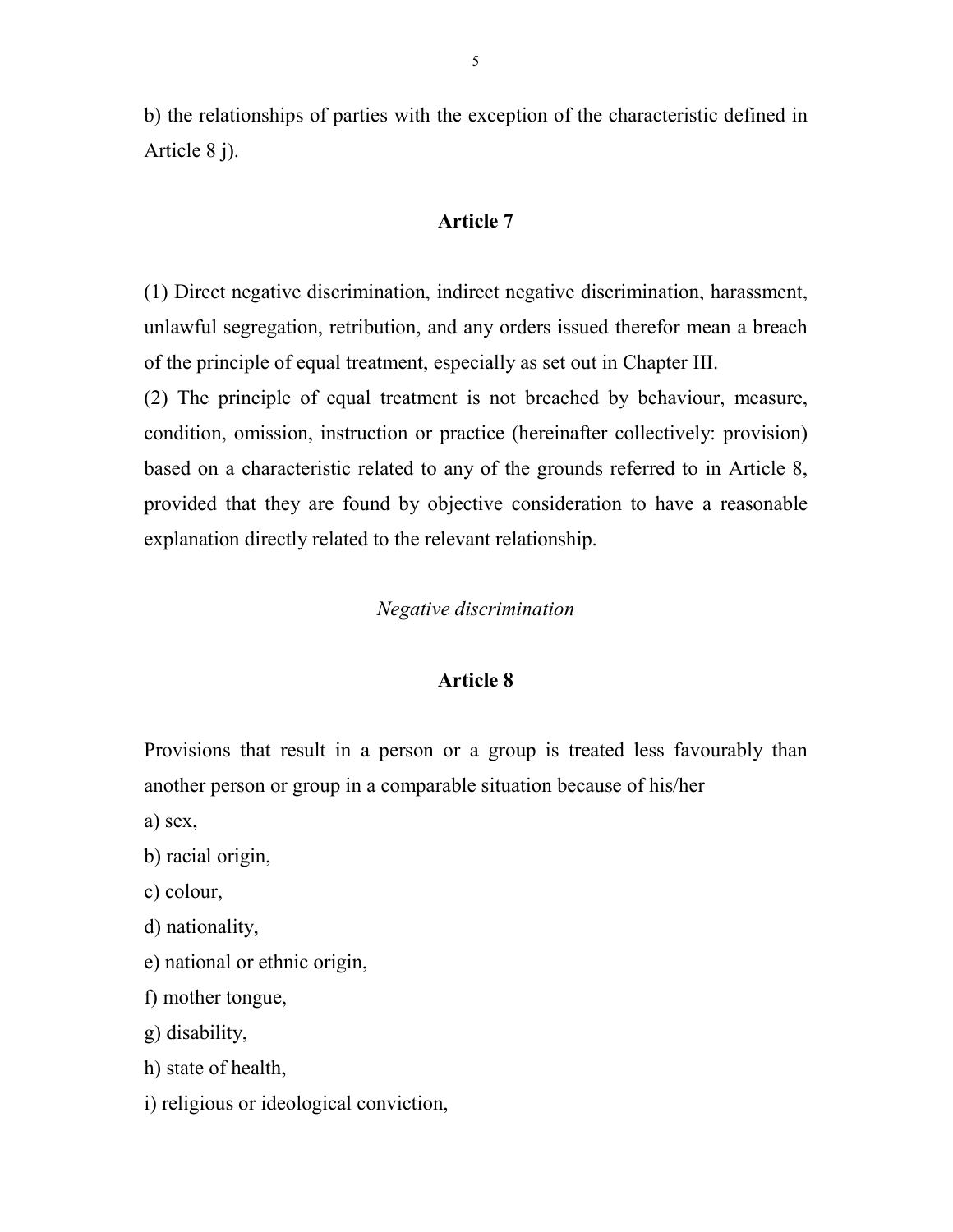j) political or other opinion,

k) family status,

l) motherhood (pregnancy) or fatherhood,

m) sexual orientation,

n) sexual identity,

o) age,

p) social origin,

q) financial status,

r) the part-time nature or definite term of the employment relationship or other relationship related to employment,

s) the membership of an organisation representing employees' interests,

t) other status, attribute or characteristic (hereinafter collectively: characteristics) are considered direct discrimination.

## Article 9

Provisions that are not considered direct negative discrimination and apparently comply with the principle of equal treatment but put any persons or groups having characteristics defined in Article 8 at a considerably larger disadvantage compared with other persons or groups in a similar situation are considered indirect discrimination.

Harassment, unlawful segregation, retribution

## Article 10

(1) Harassment is a conduct violating human dignity related to the relevant person's characteristic defined in Article 8 with the purpose or effect of creating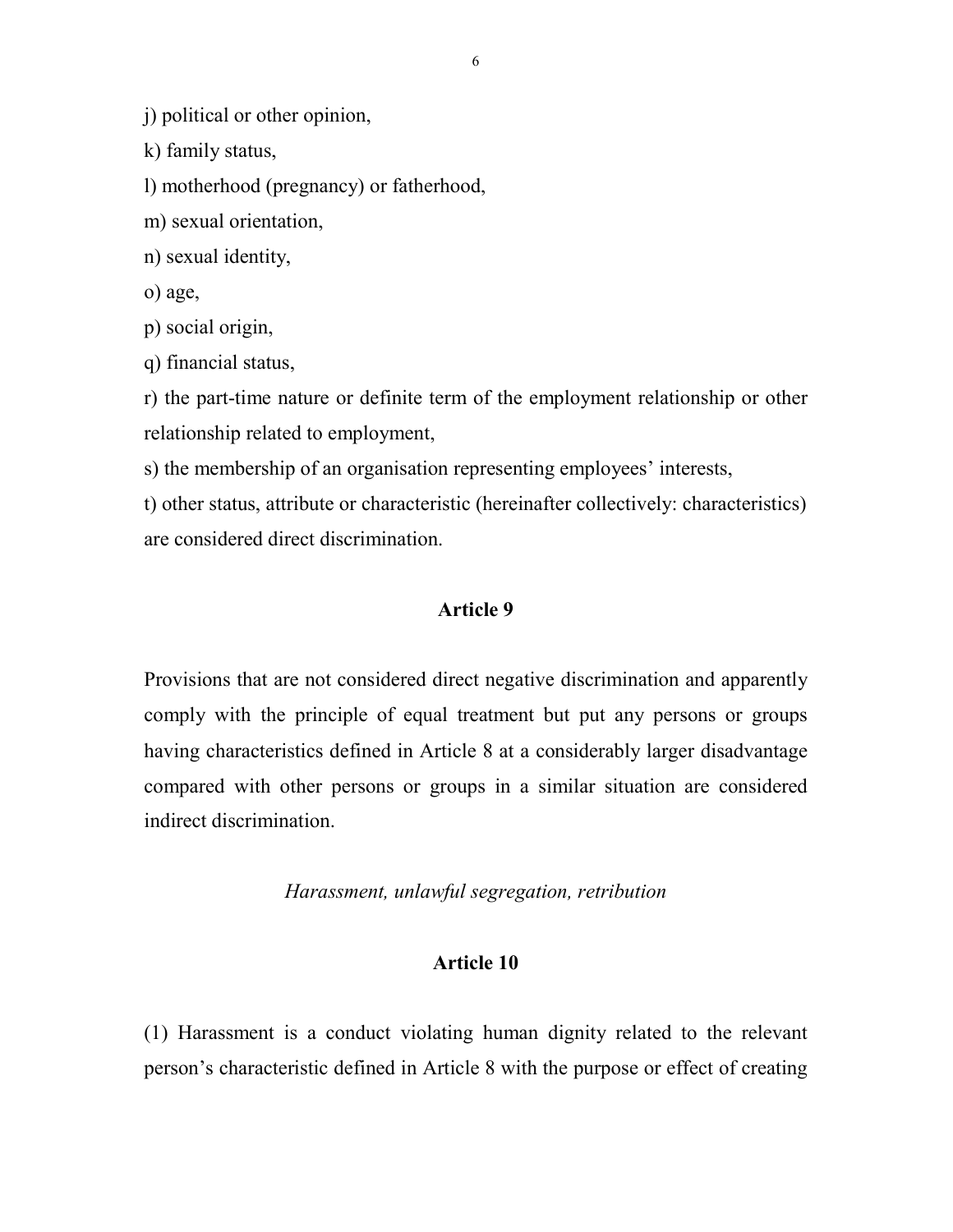an intimidating, hostile, degrading, humiliating or offensive environment around a particular person.

(2) Unlawful segregation is a conduct that separates individuals or groups of individuals from others on the basis of their characteristics as defined in Article 8 without a reasonable explanation resulting from objective consideration.

(3) Retribution is a conduct that causes infringement, is aimed at infringement, or threatens infringement, against the person making a complaint or initiating procedures because of a breach of the principle of equal treatment, or against a person assisting in such a procedure, in relation to these acts.

## Positive discrimination

## Article 11

(1) The measure aimed at the elimination of inequality of opportunities based on an objective assessment of an expressly identified social group is not considered a breach of the principle of equal treatment if

a) it is based on an act, on a government decree based on an act or on a collective contract, effective for a definite term or until a specific condition is met,

b) the election of a party's executive and representative organ and the setting up of a candidate at the elections defined at the Act on the Electoral Procedures is executed in line with the party's fundamental rules.

(2) A measure aimed at evening out a disadvantage shall not violate any basic rights, shall not provide unconditional advantage, and shall not exclude the consideration of individual circumstances.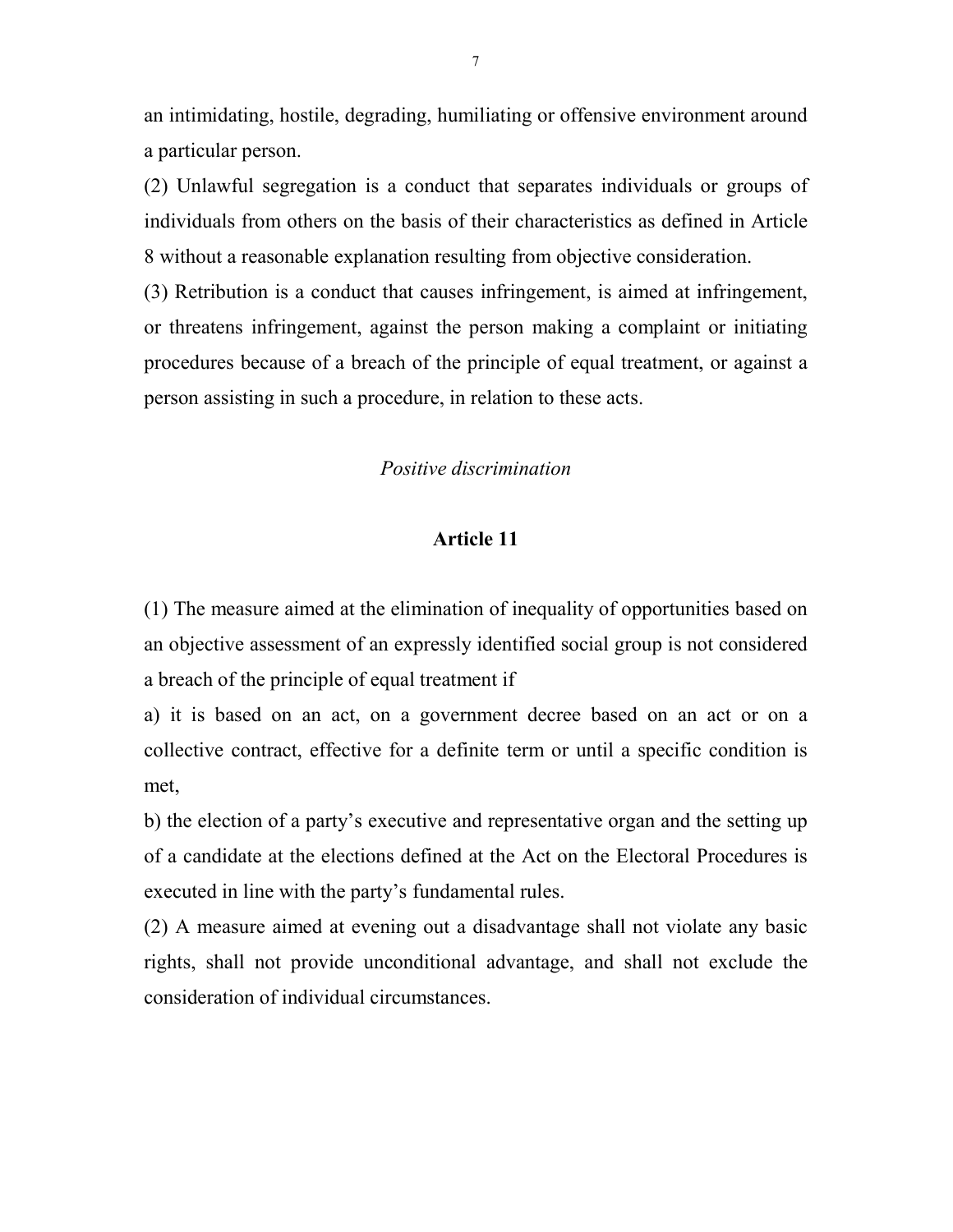### CHAPTER II

# PROCEDURES INITIATED BECAUSE OF A BREACH OF THE PRINCIPLE OF EQUAL TREATMENT

#### Article 12

Claims arising from breaching the principle of equal treatment can be enforced in the scope of the procedures described herein or in separate legal acts, particularly in the scope of lawsuits under personal law, lawsuits under labour law, or procedures by the consumer protection, labour or offence authorities.

Procedure in case of a breach of this Act

#### Article 13

(1) The public administrative body with the overall responsibility (hereinafter: Authority) ensures compliance with the principle of equal treatment.

(2) The Authority works under the instruction of the Government, under the supervision of a member of the Government.

(3) The Authority cannot be directed at the exercise of duties defined in the Act.

(4) The Authority whose budget forms an independent title at the budgetary chapter of the Prime Minister's Office is a budgetary organ vested with authorities on the chapter.

## Article 14

The Authority shall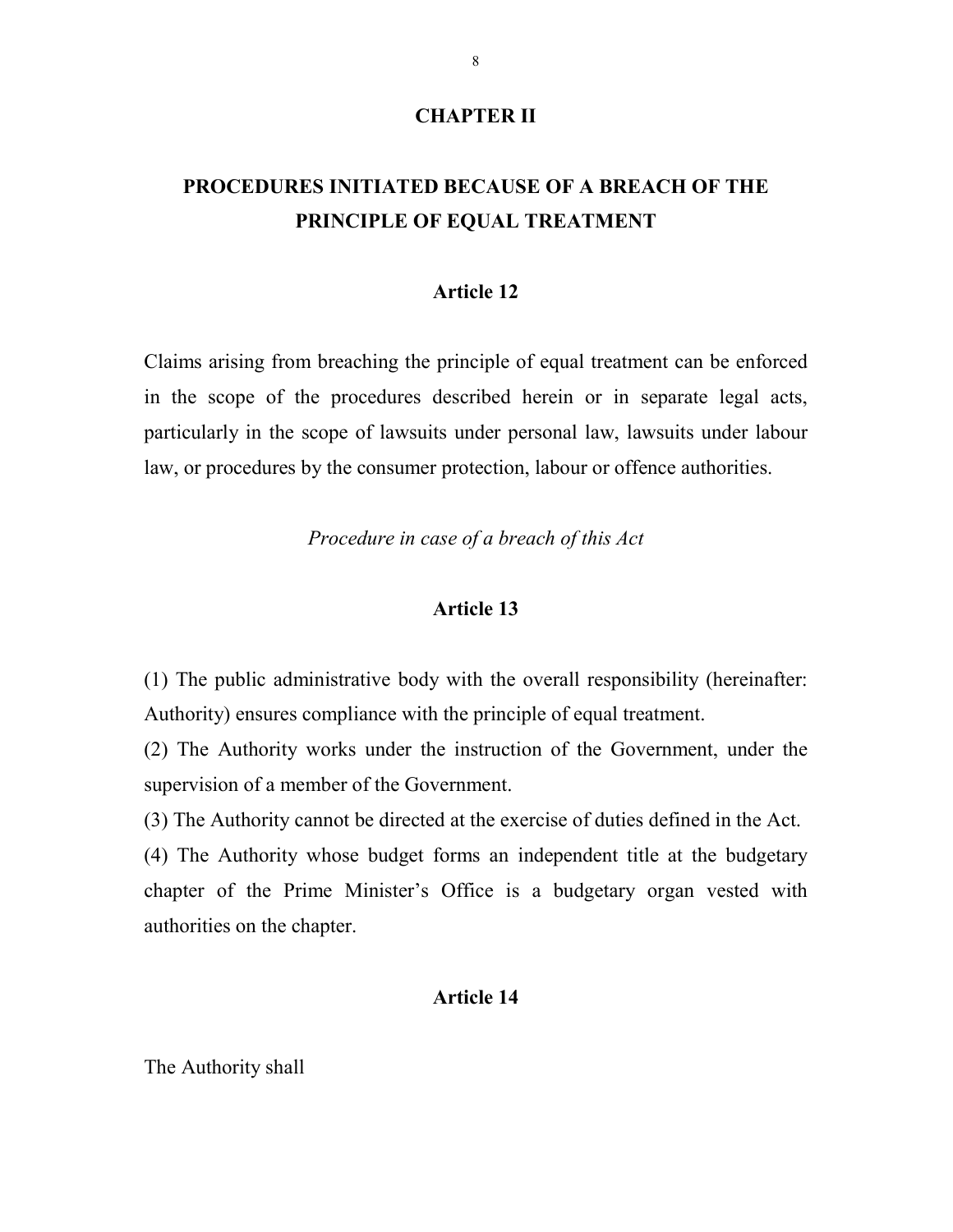a) based on an application or in cases defined herein, conduct ex officio an investigation to establish whether the principle of equal treatment has been violated, and make a decision on the basis of the investigation;

b) pursuant to the right of claim enforcement in the public interest, initiate a lawsuit with a view to protecting the rights of persons and groups whose rights have been violated;

c) review and comment on drafts of legal acts concerning equal treatment;

d) make proposals concerning governmental decisions and legislation pertaining to equal treatment;

e) regularly inform the public and the Government about the situation concerning the enforcement of equal treatment;

f) in the course of performing its duties, co-operate with the social and representation organisations and the relevant state bodies;

g) continually provide information to those concerned and offer help with acting against the violation of equal treatment;

h) assist in the preparation of governmental reports to international organisations, especially to the Council of Europe concerning the principle of equal treatment;

i) assist in the preparation of the reports for the Commission of the European Union concerning the harmonisation of directives on equal treatment;

j) prepare an annual report to the Government on the activity of the Authority and its experiences obtained in the course of the application of this Act.

(2) In the course of applying Paragraph (1) a) the Authority shall proceed in accordance with the provisions of Act IV of 1957 on the general procedures of state administration, with the differences regulated herein.

(3) The Authority shall perform its duties set out in Paragraph (1) c)-j) in cooperation with an advisory body whose members have extensive experience in the protection of human rights and in enforcing the principle of equal treatment, and have been invited by the Prime Minister to join the aforementioned body.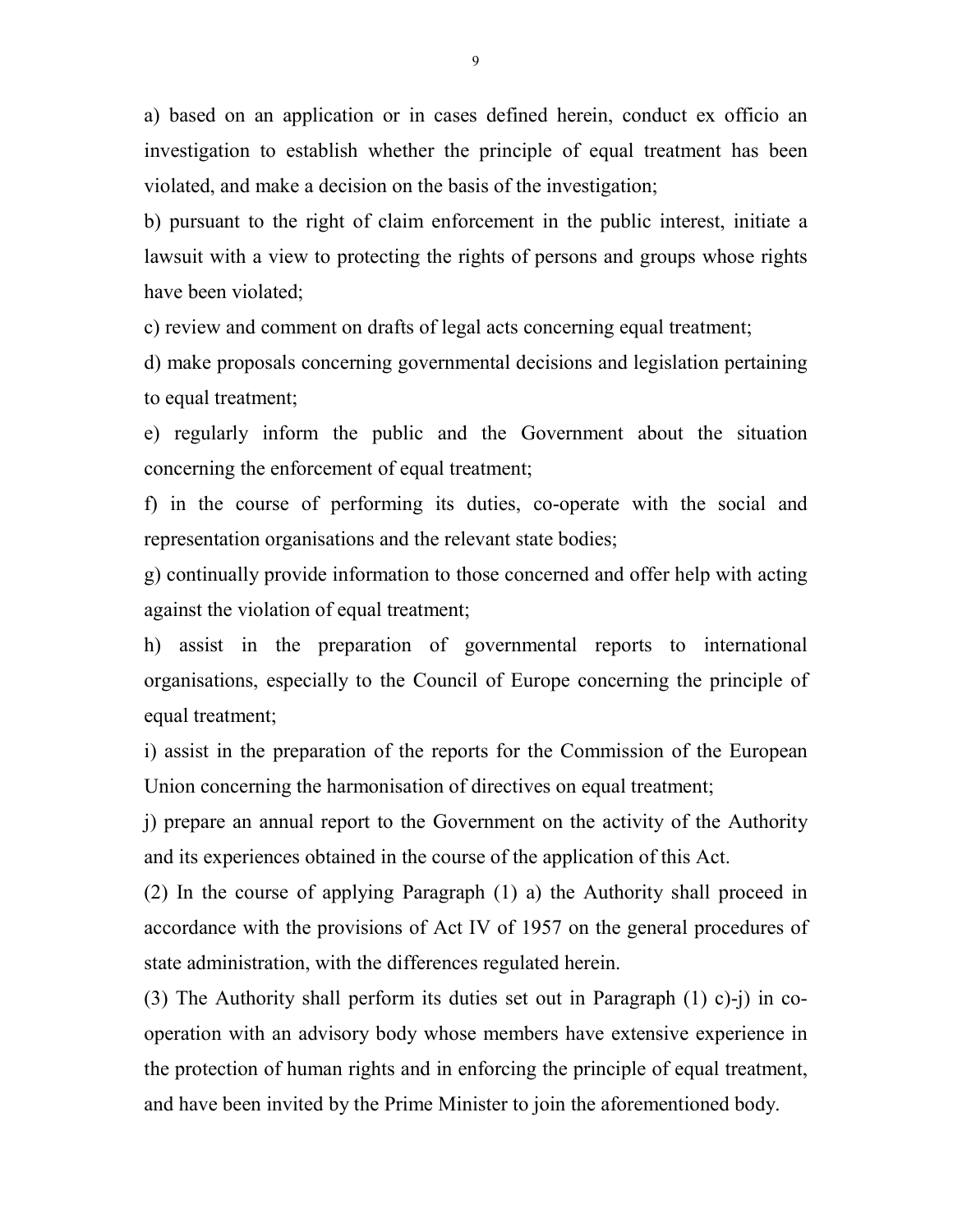(1) A violation of the principle of equal treatment within the scope of this Act shall be investigated by

a) the Authority or

b) another public administration body that has been granted authority in a separate act for assessing violations of the principle of equal treatment, as chosen by the offended party.

(2) The Authority shall inform the public administration body granted authority by a separate act, and this public administration body shall inform the Authority, about the initiation of the procedure.

(3) If a procedure has been initiated before any public administration body pursuant to Paragraph (1), then in the same matter other public administration bodies

a) cannot proceed in the case of a violation of law committed against the same person,

b) shall suspend their procedure initiated in case of a violation of law committed against another person until a binding judgement is made in the matter.

(4) If the matter has been judged by any public administration body pursuant to Paragraph (1), then in the same matter other public administration bodies

a) cannot proceed in the case of a violation of law committed against the same person,

b) shall proceed using the facts of the case established in the binding decision in its procedure in case of a violation of law committed against another person.

(5) The Authority shall also proceed ex officio in cases where the principle of equal treatment is violated by the bodies defined in Article 4 (1) a)-d) if there are no procedures under way in the particular matter before any other public administration bodies.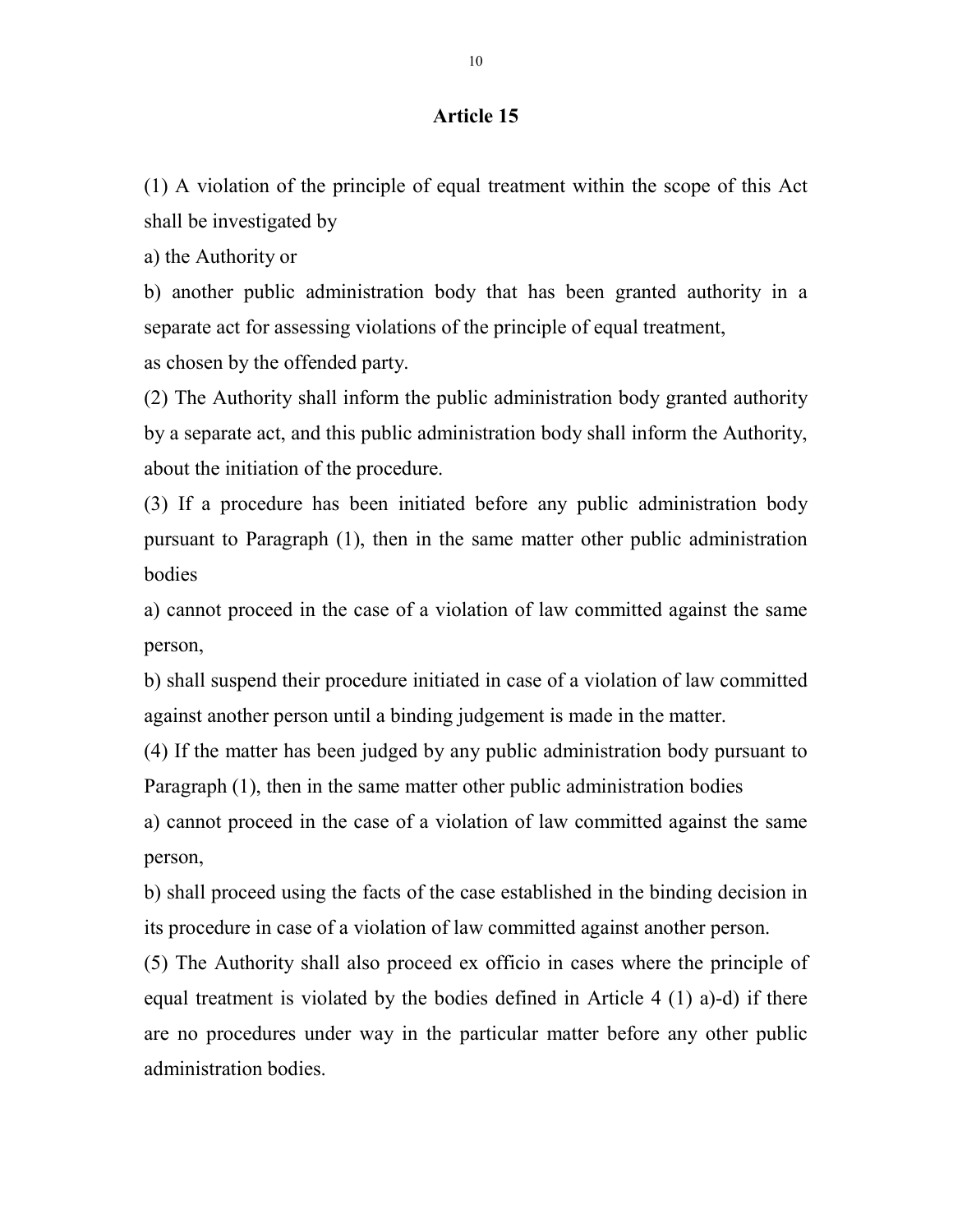(6) The Authority cannot investigate decisions and measures of public power by the Parliament, the President, the Constitutional Court, the State Audit Office, the Parliament commissioner of civil rights, the Parliament commissioner of national and ethnic minority rights, the Parliament commissioner the data protection, the courts and the public prosecution.

(7) The Authority may participate as an interpleader in the judicial review of a public administrative decision made by another public administrative body concerning the principle of equal treatment.

#### Article 16

(1) If the Authority has established that the provisions ensuring the principle of equal treatment laid down herein have been violated, they may

a) order that the situation constituting a violation of law be eliminated,

b) prohibit the further continuation of the conduct constituting a violation of law,

c) publish its decision establishing the violation of law,

d) impose a fine,

e) apply a legal consequence determined in a special act.

(2) The legal consequences set out in Paragraph (1) shall be determined taking into consideration all circumstances of the case, with particular regard to those who have been effected by the violation of law, the consequences of the violation of law, the duration of the situation constituting a violation of law, the repeated demonstration of conduct constituting a violation of law and the financial standing of the person or entity committing such a violation.

(3) The legal consequences set out in Paragraph (1) can also be applied collectively.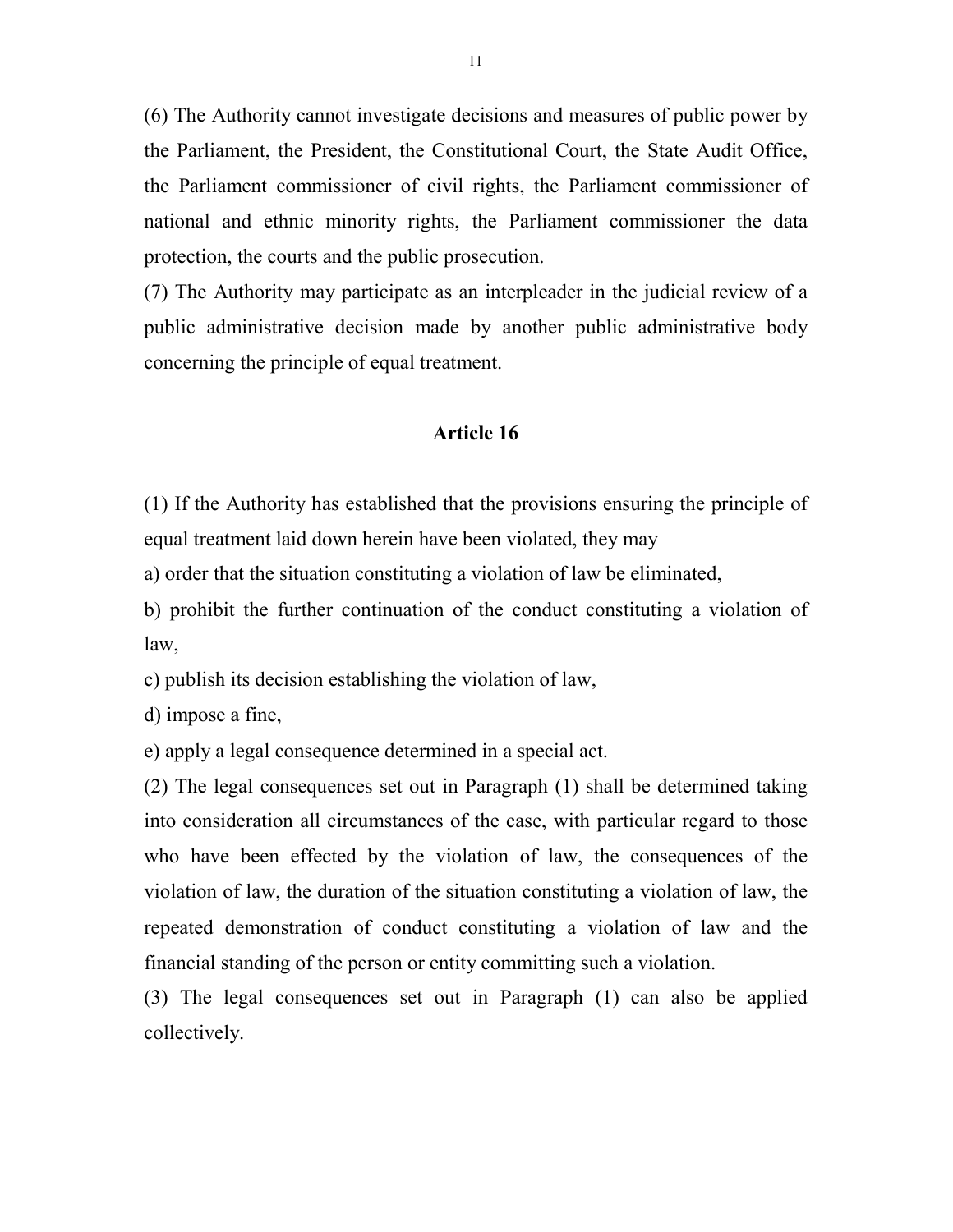(4) The amount of the fine inflicted in accordance with Paragraph (1) d) can be from fifty thousand to six million Forints. The fine shall be payable to the budgetary appropriation of the Republican Equal Opportunities Programme.

## Article 17

(1) The decision of the Authority cannot be appealed against in the scope of a public administrative procedure.

(2) The decision of the Authority concerning the violation of the principle of equal treatment cannot be altered or annulled by supervisory powers.

(3) According to the general rules applicable to public administration decisions, the court can review a decision of the Authority. The lawsuit falls within the scope of authority and exclusive competence of the Metropolitan Court.

(4) The Metropolitan Court shall proceed through a panel comprised of three professional judges.

## Representation

#### Article 18

(1) Unless otherwise stipulated by the law, the social and interest representation organisation and the Authority may act as a representative authorised by the party who suffered a violation of law in procedures initiated because of a violation of the principle of equal treatment.

(2) In a public administrative procedure initiated because of the violation of the principle of equal treatment, the social and interest representation organisation is entitled to the rights of the client.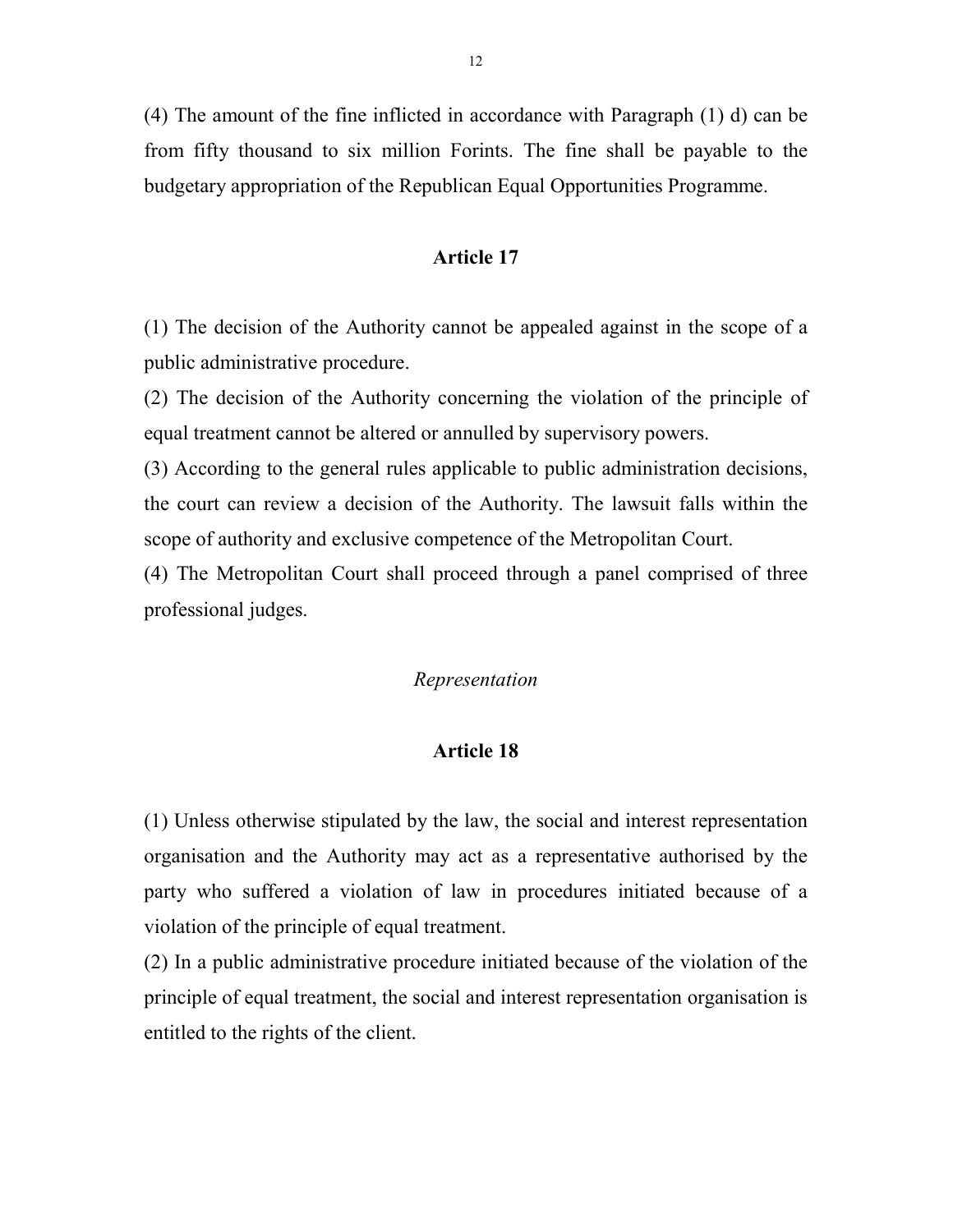# Burden of proof

## Article 19

(1) In procedures initiated because of a violation of the principle of equal treatment, the injured party or the party entitled to assert claims of public interest must prove that

a) the injured person or group has suffered a disadvantage, and

b) the injured party or group possessing characteristics defined in Article 8.

(2) If the case described in Paragraph (1) has been proven, the other party shall prove that

a) it has observed or

b) in respect of the relevant relationship was not obliged to observe,

the principle of equal treatment.

(3) The provisions set out in Paragraphs (1)-(2) shall not apply to criminal procedures and to procedures of minor offences.

## Assertion of claims of public interest

## Article 20

(1) A lawsuit under personal or labour law because of a violation of the principle of equal treatment before the court can be initiated by

a) the Public Prosecutor,

b) the Authority, or

c) the social and interest representation organisation,

if the violation of the principle of equal treatment was based on a characteristic that is an essential feature of the individual, and the violation of law affects a larger group of persons that cannot be determined accurately.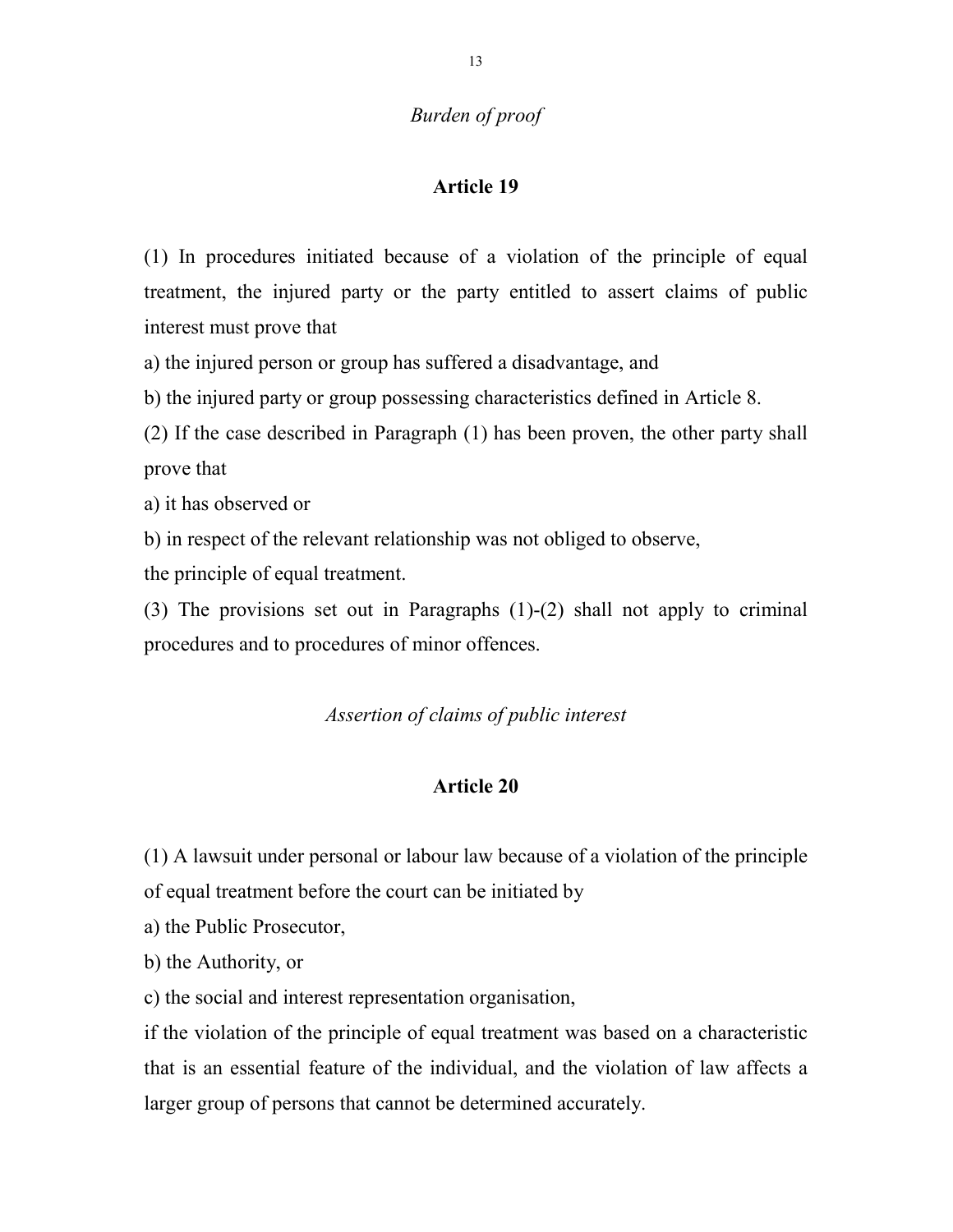(2) The compensation and fines of public interest imposed in the lawsuit initiated by the application of Paragraph (1) are due to pay to the central budget.

#### CHAPTER III

# ENFORCEMENT OF THE PRINCIPLE OF EQUAL TREATMENT IN VARIOUS SITUATIONS

Employment

#### Article 21

It is considered a particular violation of the principle of equal treatment if the employer inflicts direct or indirect negative discrimination upon an employee, especially when the following provisions are made or applied in:

a) access to employment, especially in public job advertisements, hiring, and in the conditions of employment;

b) a provision made before the establishment of the employment relationship or other relationship related to employment, related to the procedure facilitating the establishment of such a relationship;

c) establishing and terminating the employment relationship or other relationship related to employment;

d) relation to any training before or during the work;

e) determining and providing working conditions;

f) establishing and providing benefits due on the basis of the employment relationship or other relationship related to work, especially in establishing and providing wages;

g) relation to membership or participation in employees' organisations;

h) the promotion system;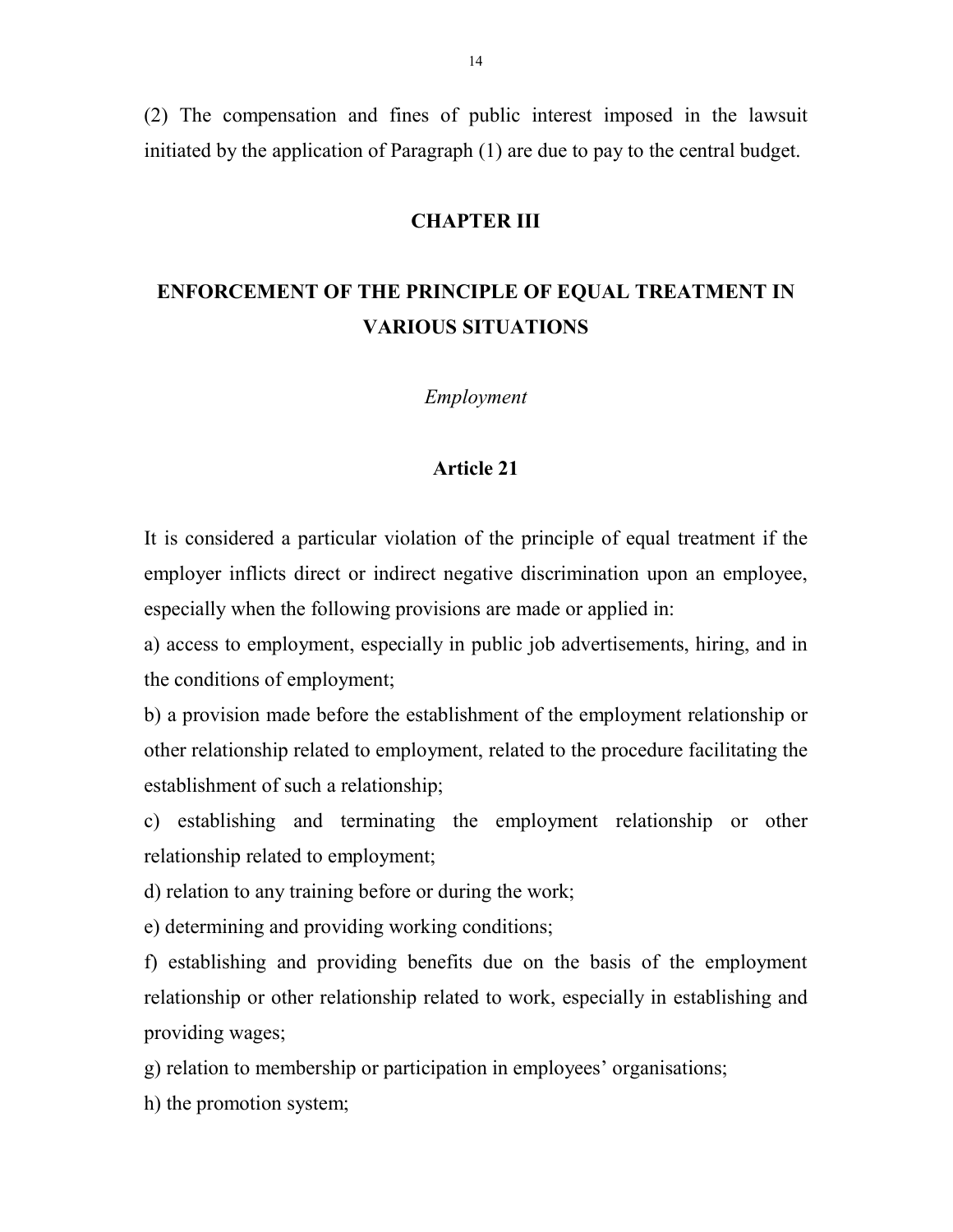i) the enforcement of liability for damages or disciplinary liability.

## Article 22

The principle of equal treatment is not violated if

a) the discrimination is proportional, justified by the characteristic or nature of the work and is based on all relevant and legitimate terms and conditions, or b) the discrimination arises directly from a religious or other ideological conviction or national or ethnic origin fundamentally determining the nature of the organisation, and it is proportional and justified by the nature of the employment activity or the conditions of its pursuit.

## Article 23

An act, a government decree based on an act or collective contract may order an obligation for positive discrimination for a specified group of employees in respect of the employment relationship or other relationship aimed at employment.

## Social security and health care

## Article 24

The principle of equal treatment shall be enforced in respect of insurance systems, particularly in the course of claiming benefits

a) financed from the social security systems, and

b) providing social, or financial and in-kind child protection or personal care.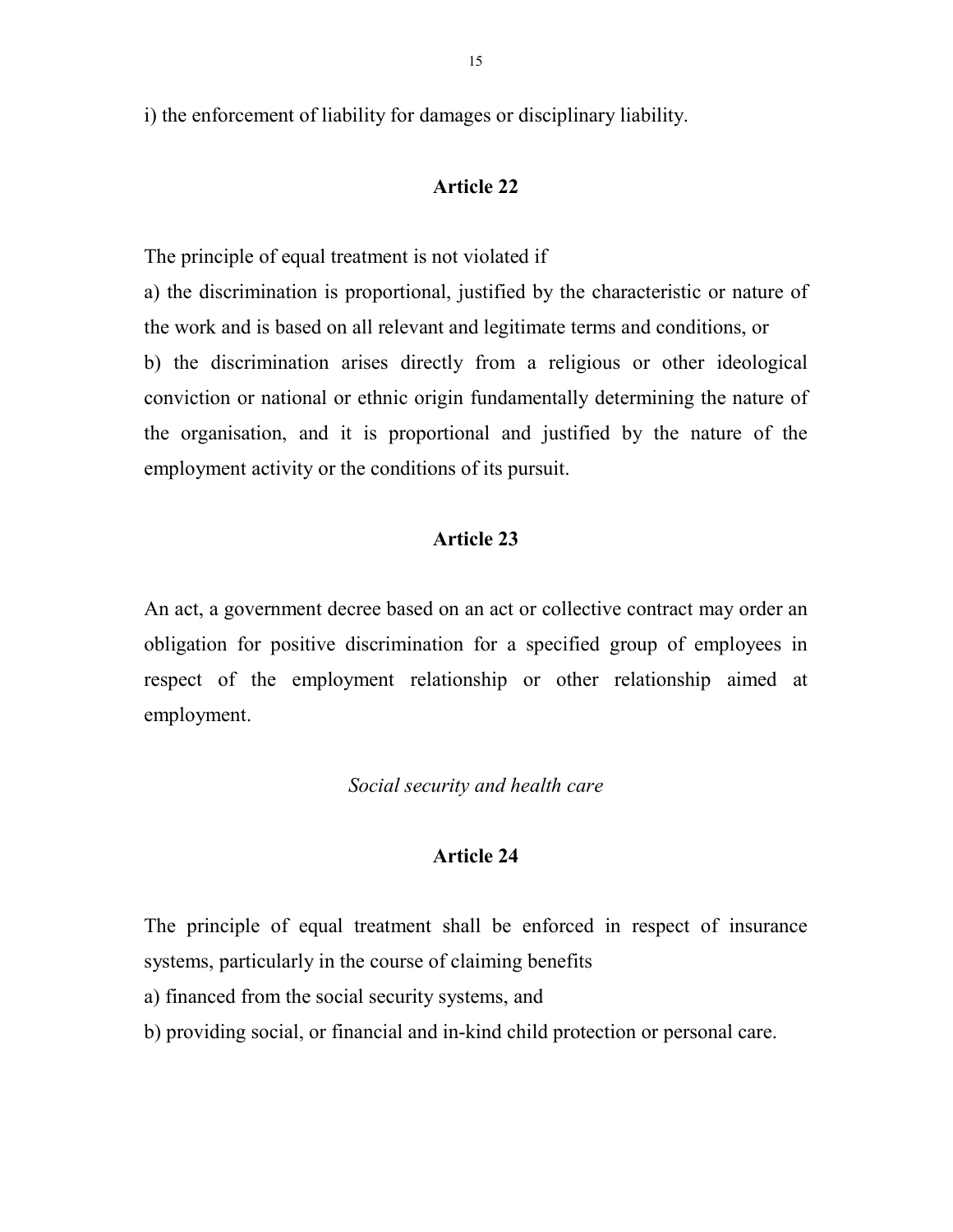(1) The principle of equal treatment shall be enforced in respect of health care, particularly in respect of the provision of health services, including

a) participation in preventive programmes and medical check-ups,

b) preventive medical care,

c) use of premises for residence,

d) the satisfaction of dietary and other needs.

 (2) Pursuant to or authorised by the law and based on health, disability or a characteristic defined in Article 8, a government decree may grant additional benefits to specified groups of society within the framework of the social and health care system, in accordance with the provisions herein.

## Housing

#### Article 26

(1) It is a particular violation of the principle of equal treatment when any persons because of their characteristics defined in Article 8 are

a) inflicted with direct or indirect negative discrimination in respect of the granting of housing subsidies, benefits, interest subsidies by the state or a municipality,

b) put in a disadvantageous position in determining the conditions of sale or leasing of state-owned or municipal housing and plots.

(2) The issue of occupancy and other building permits by the relevant authorities cannot be denied, or tied to any conditions, based directly or indirectly on characteristics defined Article 8.

(3) The conditions of access to housing shall not be determined with the aim of artificially separating any particular groups based on characteristics defined in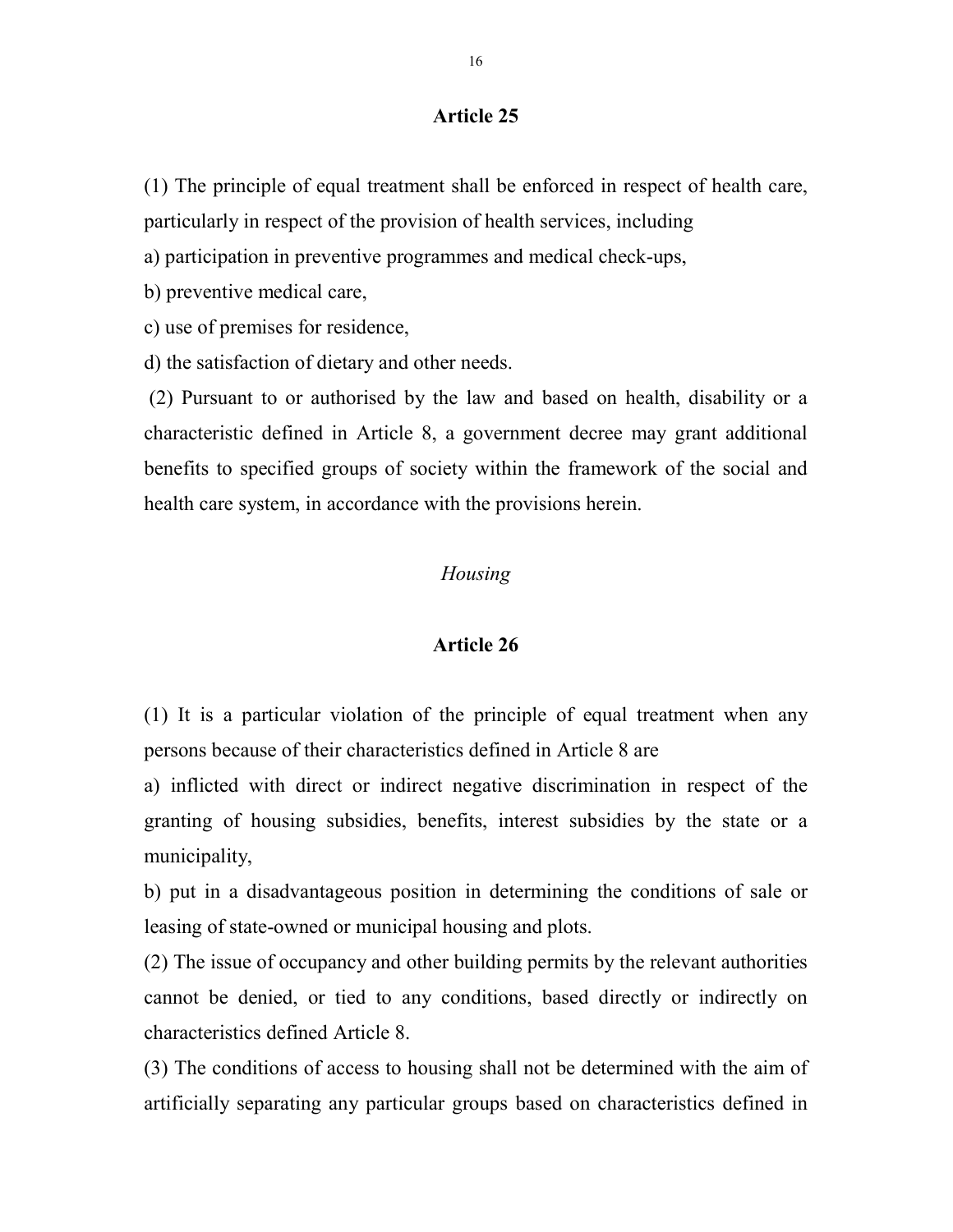Article 8 to any settlement or part thereof, rather than by the group's voluntary decision.

# Education and training

## Article 27

(1) The principle of equal treatment extends to any care, education and training

a) carried out in accordance with requirements approved or ordered by the State, or

b) whose organisation is supported by the State

ba) by direct normative budgetary subsidy, or

bb) indirectly, especially by releasing or clearing taxes or by tax credit (hereinafter collectively: education).

(2) The principle of equal treatment shall be enforced in relation to education defined in Paragraph (1), particularly in

a) determining the conditions of joining education and assessing applications,

b) defining and setting the requirements for education,

c) performance evaluation,

d) providing and using services related to education,

e) access to benefits related to education,

f) accommodation and supplement in dormitories,

g) issuing certificates and diplomas obtainable in education,

h) access to vocational guidance, and

i) the termination of the relationship related to participation in education.

(3) The principle of equal treatment is especially violated if a person or group is

a) unlawfully segregated in an educational institution, or in a division, class or group within such an educational institution,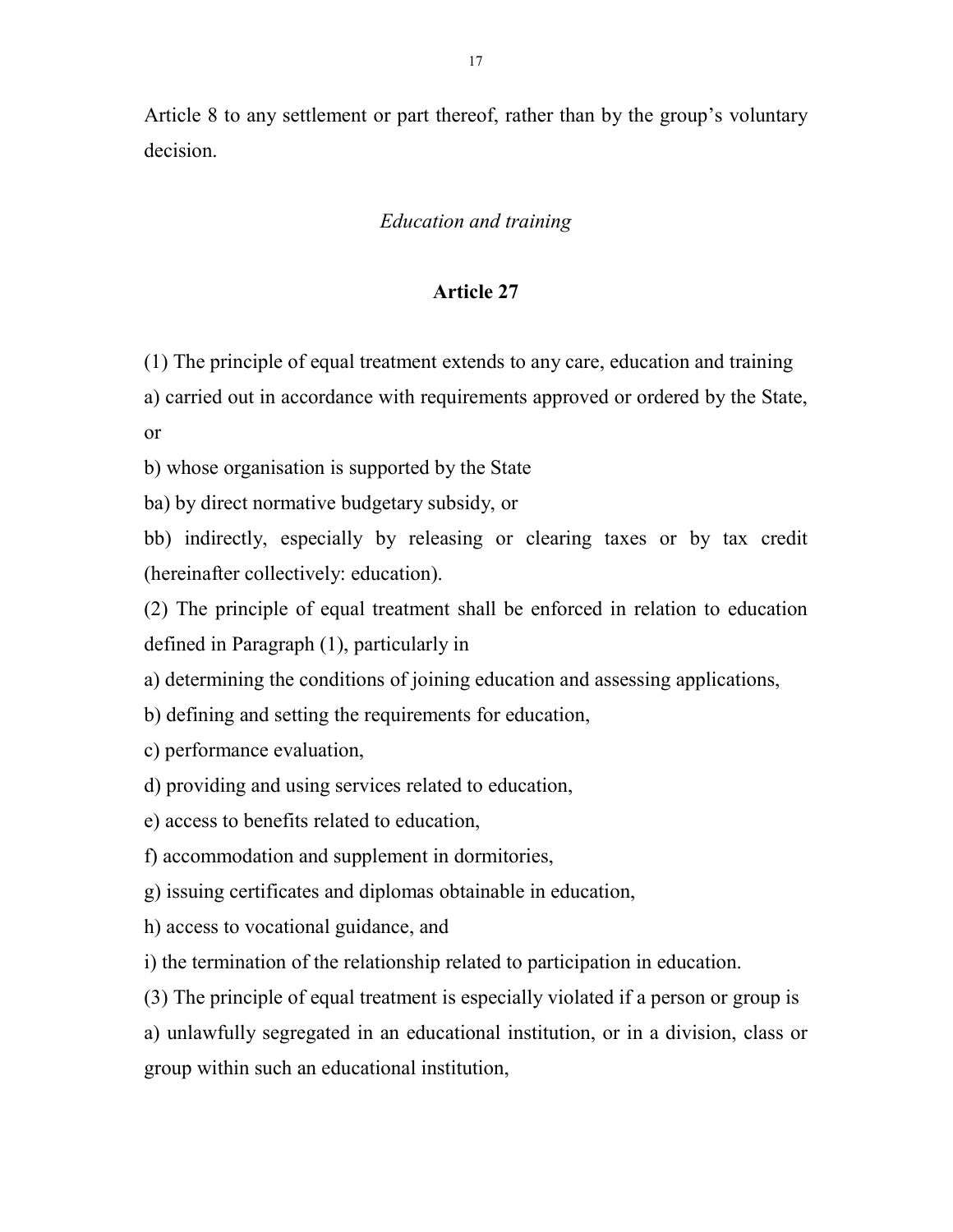b) limited to a care or educational system, or a care or educational system or institution is created or maintained whose standards do not reach accepted professional requirements or do not meet professional rules, and thus do not ensure a reasonably expectable opportunity to prepare for state exams.

(4) Educational institutions shall not have groups pursuing extracurricular activities, pupil or student societies and other organisations of pupils, students or parents whose objective is to discredit, stigmatise or exclude individuals or groups.

#### Article 28

(1) If the education is only organised for students of one sex, it does not violate the principle of equal treatment, provided that participation in such an education is voluntary, and will not result in any disadvantages for the participants.

(2) The principle of equal treatment is not violated if,

a) in elementary and higher education, at the initiation and by the voluntary choice of the parents,

b) at college or university by the students' voluntary participation,

education based on religious or other ideological conviction, or education for ethnic or other minorities is organised whose objective or programme justifies the creation of segregated classes or groups; provided that this does not result in any disadvantage for those participating in such an education, and the education complies with the requirements approved, laid down and subsidised by the State. (3) Any legal act may divert from Article 27 (2) a) in respect of educational institutions serving the protection of linguistic or cultural identity or the purposes of a church, ethnic or other minority.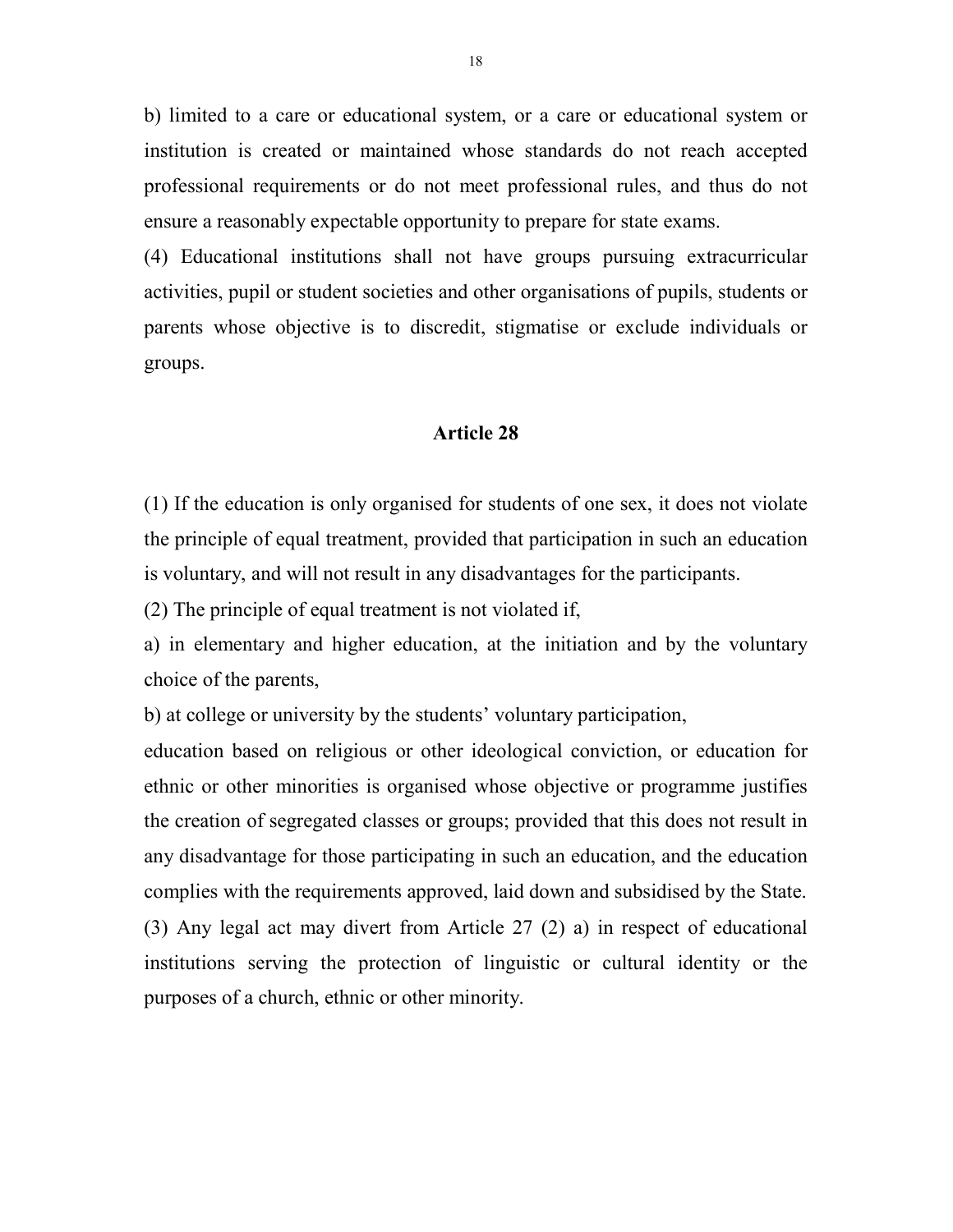A government decree created pursuant to the law or the authorisation thereof may order an obligation to give positive discrimination to a specified group of participants in education within or outside the school system in respect of education or training.

# Sale of goods and use of services

#### Article 30

(1) It is considered a particular violation of the principle of equal treatment if at premises open to customers, particularly in catering, commercial, cultural and entertainment establishments, and based on a characteristic defined in Article 8,

a) the provision of services or sale of goods is denied or neglected,

b) the services provided and goods sold are not of the same quality as those normally available at the particular premises,

c) putting up a notice or sign implying that a certain individual or individuals are excluded from the provision of services or sale of goods at the premises.

(2) Entry into premises established for a group defined by characteristics defined in Article 8 for the purposes of preserving traditions or maintaining cultural or self identity and open to the immediate public may be limited or subject to membership or specific conditions.

(3) The limitation in accordance with paragraph (2) must be obvious from the name of the establishment and the circumstances of the use of the service; and this shall not be done in a manner humiliating and defamatory to individuals who do not belong to the particular group, and furthermore it must not provide an opportunity for abusing the law.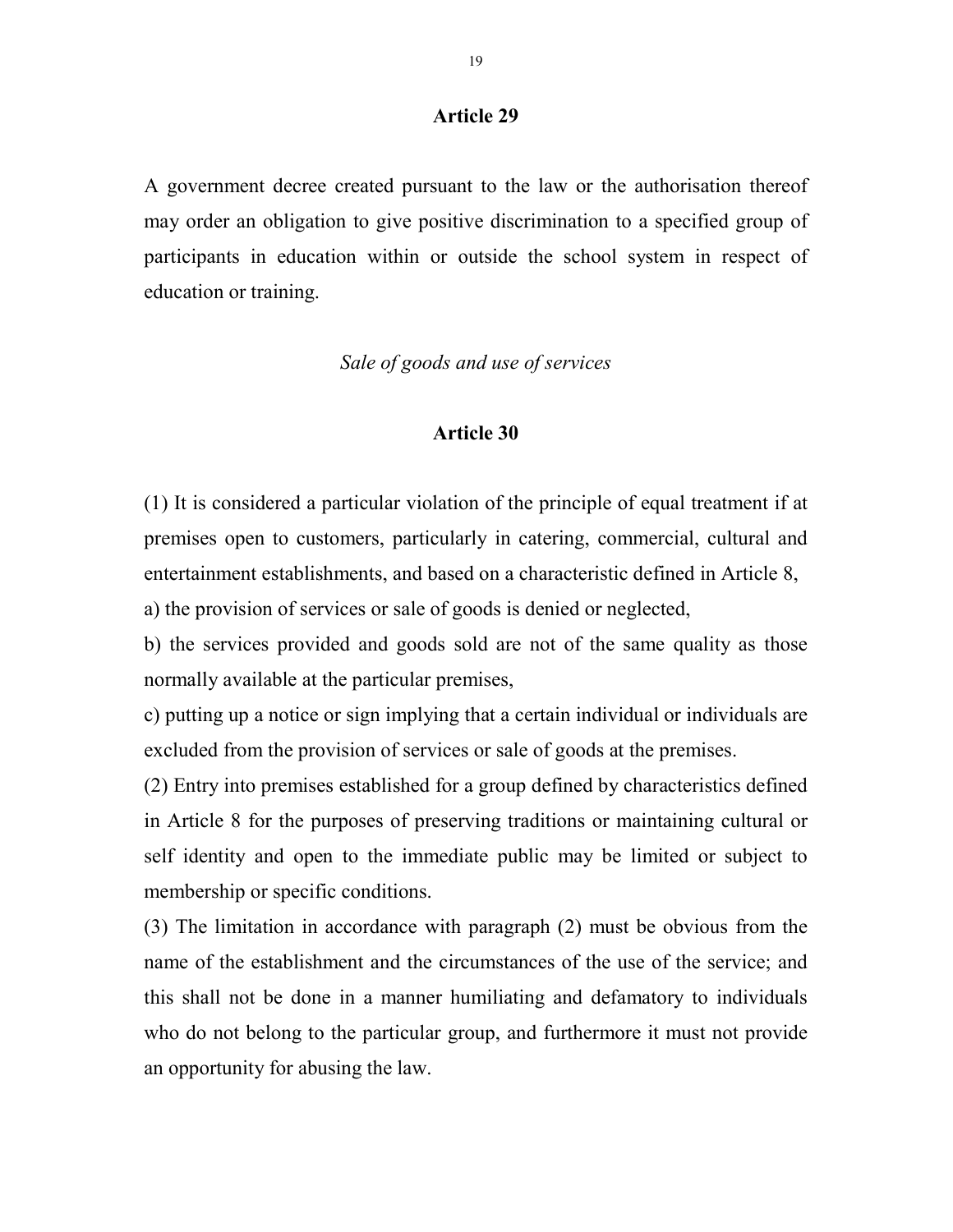### CHAPTER IV

#### REPUBLICAN EQUAL OPPORTUNITIES PROGRAMME

#### Article 31

(1) The objective of the Republican Equal Opportunities Programme (hereinafter: Programme) is to prevent negative discrimination and to promote the equal opportunities of certain specific social groups in all aspects of life.

(2) The Programme includes all governmental measures serving the objective defined in Paragraph (1).

(3) Funds from the central budget for the Programme are ensured by the Act on the Budget of the Republic of Hungary.

## Article 32

(1) The Parliament approves the Programme every two years at the recommendation of the Government, after it has been discussed with the relevant social and interest representation organisations and the organisations representing employers' and employees' interests, based on the proposal of the Minister responsible for the co-ordination of equal opportunities issues.

(2) The Programme forms an annex to the Parliament's resolution.

## Article 33

(1) The Programme analyses the situation of the relevant groups of society and determines the objectives promoting equal opportunities.

(2) The Programme includes

a) the measures required for changing society's approach in a positive direction,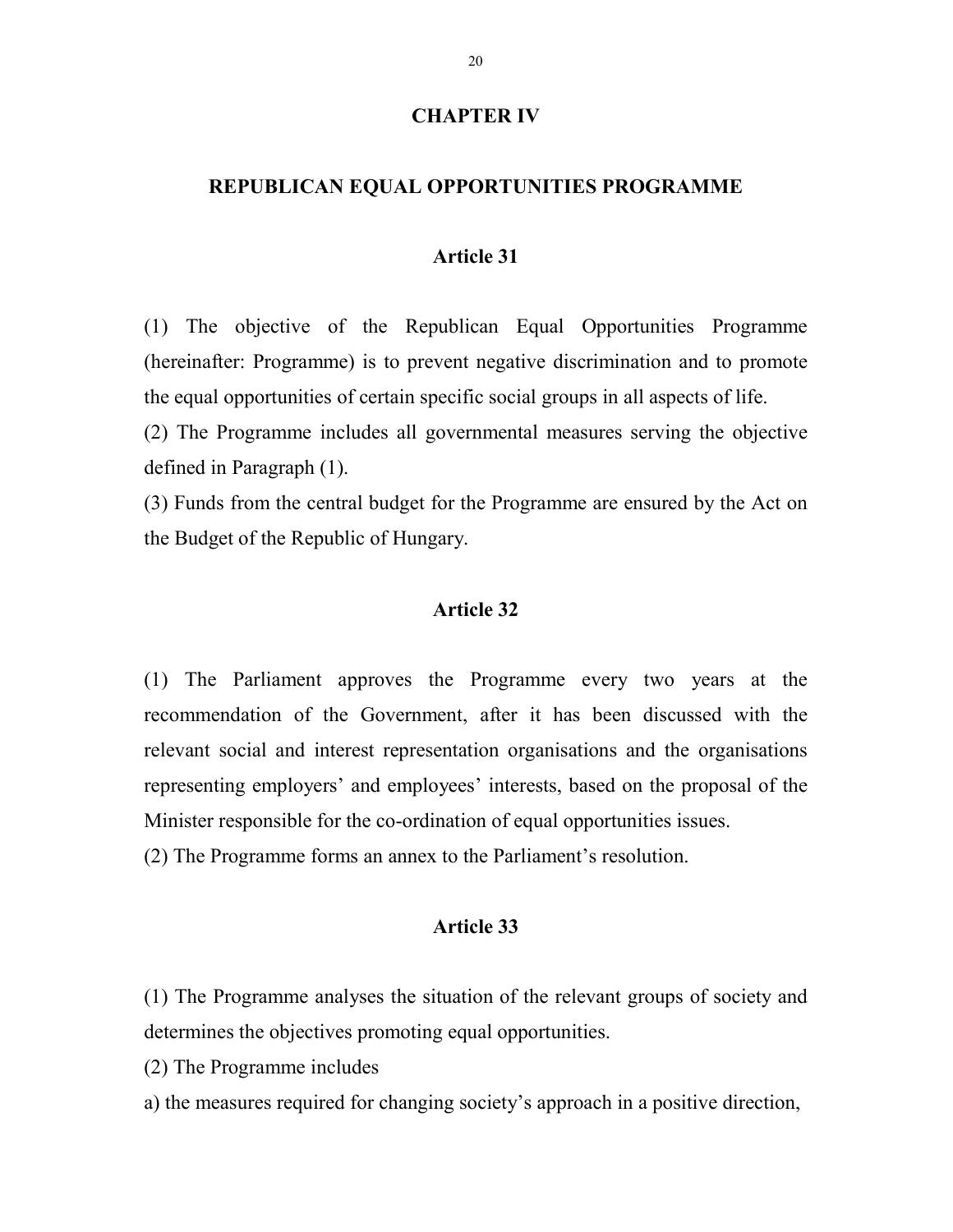b) the informative measures concerning the possibilities of acting against violations of the law,

c) the measures required for improving the situation of disadvantageous groups and reducing the discrepancies in the labour market,

d) the measures required for improving the participation of disadvantageous groups at all levels of decision-making,

e) the measures by the State increasing the interest of employers in the effectiveness of the Programme,

f) the measures required to promote the access of disadvantageous groups to services connected with the informational society,

g) the measures required for increasing the participation of disadvantageous groups in elementary and higher education, and

h) the legislative tasks required for achieving the proposed objectives.

## Article 34

The Government shall report to the Parliament on the delivery of the Programme within a year following the relevant period.

#### Article 35

In harmony with the Programme local authorities can adopt local equal opportunities programme, which analyses the state of the disadvantageous groups living in the settlement and defines the purposes of promoting the equal opportunities of these groups. The equal opportunities programme of the local authority comprises especially the purposes connected with the duties performed by the local authority and with the local public affairs, the demand of sources and the time of realisation.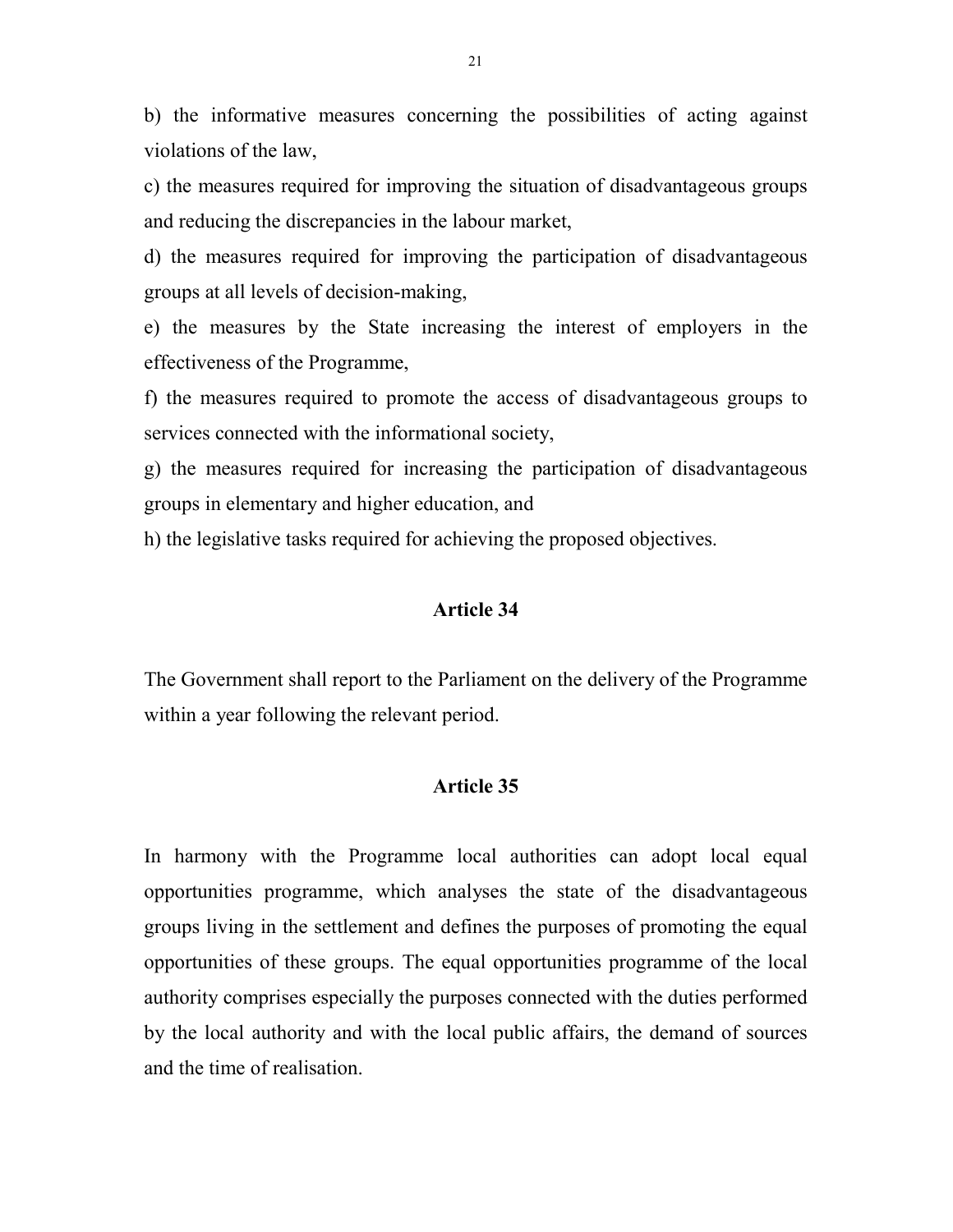Budgetary organs and legal entities in state majority ownership employing more than fifty employees are obliged to accept the equal opportunities plan under Article 70/A of Act XXII of 1992 on the Labour Code (hereinafter: LC).

#### CHAPTER V

#### AMENDED LEGAL ACTS

#### Article 37

Article 76 of the Civil Code (hereinafter: CC) shall be amended as follows:

...Article 76 The violation of the principle of equal treatment and freedom of conscience; any unlawful restriction of personal freedom; injury of body and health; contempt for or insult to the honour, integrity, or human dignity of private persons shall be deemed as violations of inherent rights."

## Article 38

Article 2 (3) of Law Decree No 11 of 1979 on the implementation of punishments and measures shall be replaced by the following:

...(3) The principle of equal treatment shall be observed in respect of prisoners."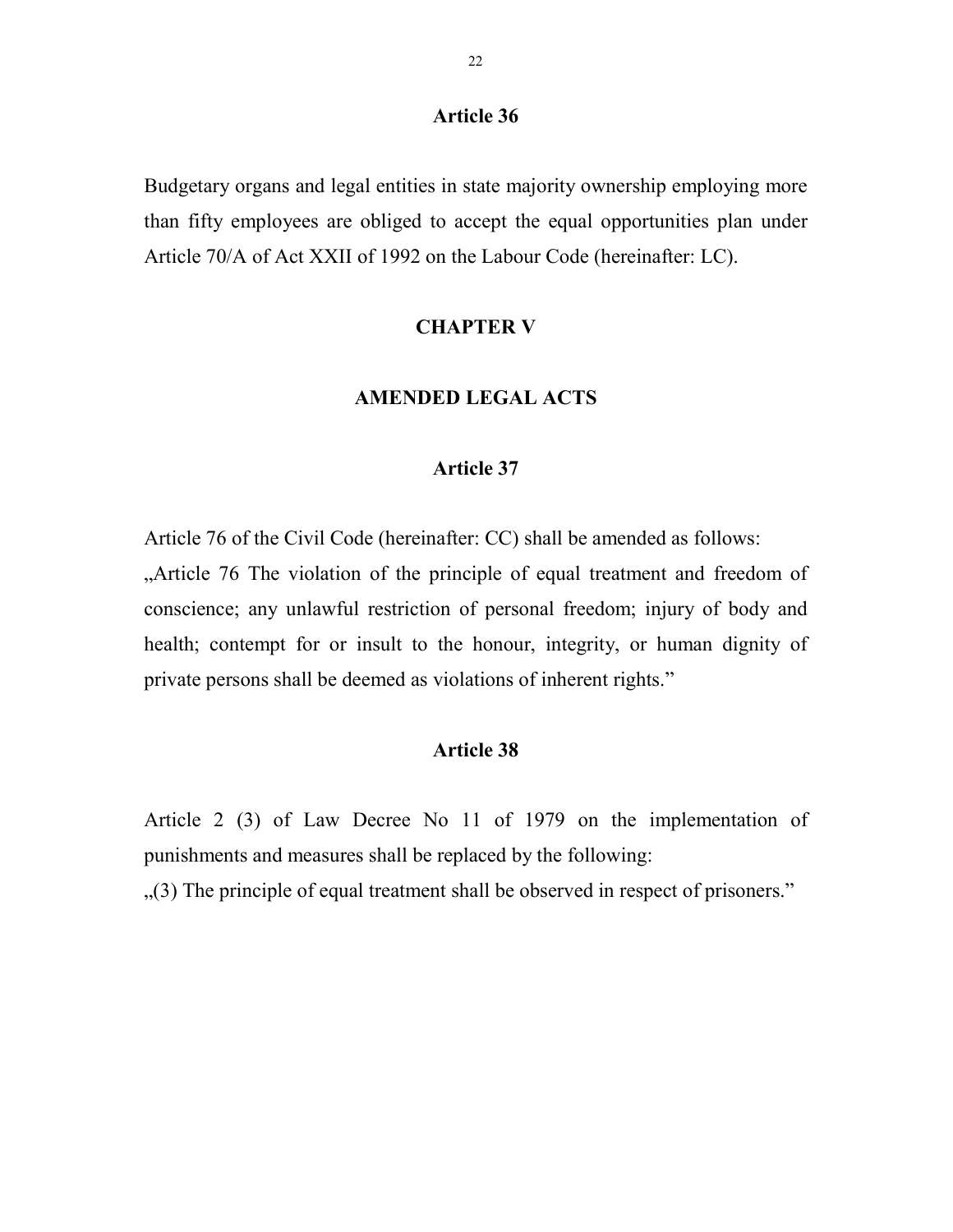The first sentence of Article 2 of Act IV of 1991 on the promotion of employment and on the unemployment benefits shall be replaced by the following:

"The principle of equal treatment shall be observed in the promotion of employment and unemployment benefits"

#### Article 40

Article 42 (1) of Act I of 1992 on cooperatives shall be replaced by the following:

 $(1)$  Pursuant to the principle of open membership, the principle of equal treatment shall be observed in the acceptance of members and in determining the rights and obligations thereof."

#### Article 41

(1) Article 5 of LC and the previous subtitle shall be replaced by the following:

"The principle of equal treatment

Article 5 (1) The principle of equal treatment shall be observed in respect of the employment relationship.

(2) The consequences of the violation of the principle of equal treatment shall be remedied as appropriate, and shall not entail the violation or derogation of other employees' rights."

(2) In Article 68 (2) of the LC the text "the rules of negative discrimination" shall be replaced by the text "the principle of equal treatment".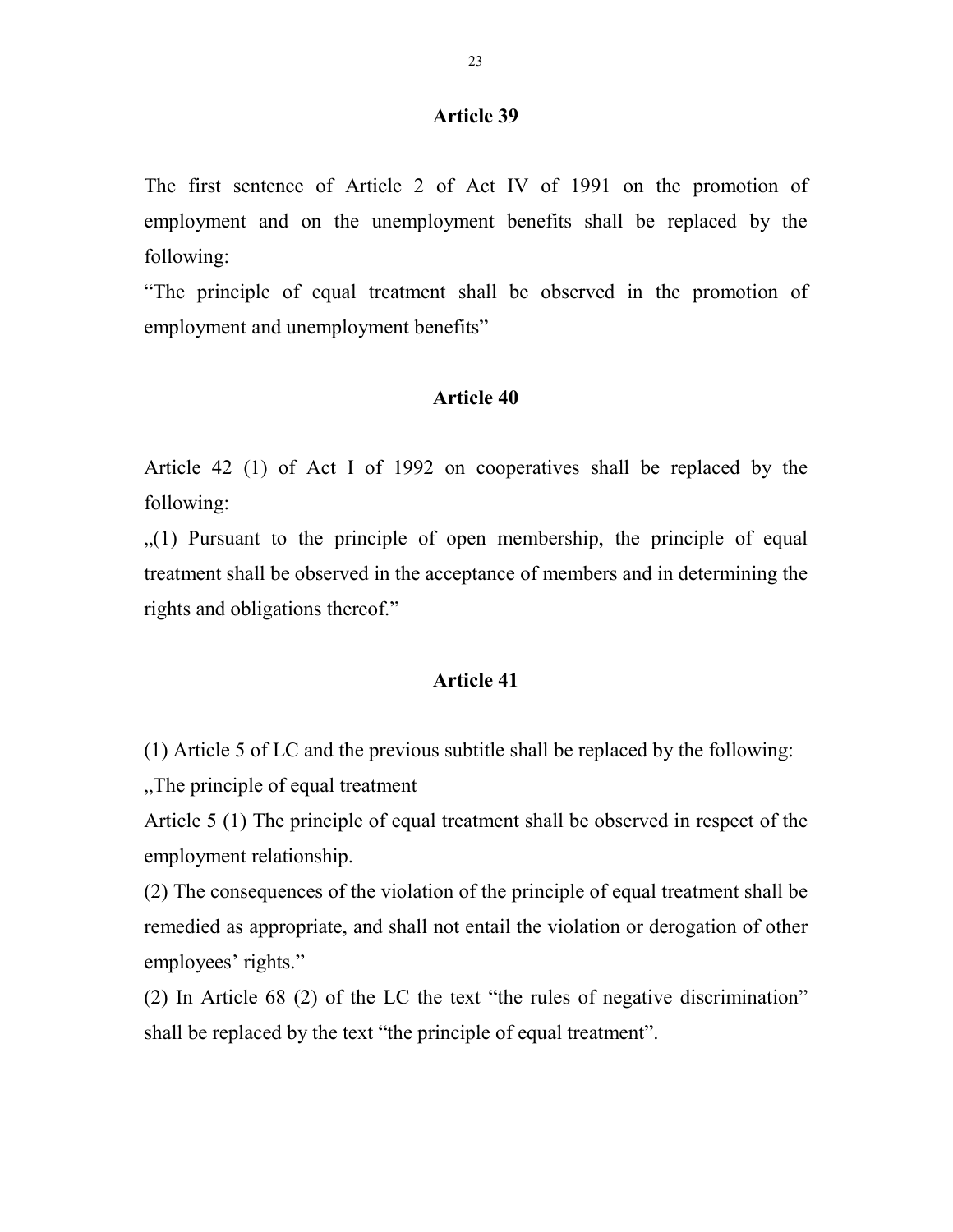(3) The following new subtitle and Article 70/A shall be added to the LC:

"Equal Opportunities Plan

Article 70/A (1) The employer and the trade union with a representation at the employer, or in the absence of a trade union, the workers' council, may jointly accept an equal opportunities plan for a specific period of time.

(2) The equal opportunities plan shall contain the analysis of the employment situation of disadvantageous groups of employees gainfully employed by the employer, especially of

a) women,

b) employees over forty years old,

c) Romany Gypsies,

d) disabled people, and

e) single parent employees raising two or more children under 10,

with particular regard to their wages, working conditions, professional careers, training and subsidies related to child-rearing and their parental role, and furthermore the objectives of the employer in respect of ensuring equal opportunities proposed for the relevant year and the resources required for the achievement thereof, with particular regard to training, work safety and any other programmes introduced by the employer affecting the conditions of employment.

(3) The special personal data required for the preparation of the equal opportunities plan can only be managed in accordance with the provisions of Act LXIII on the Protection of Personal Data and the Publicity of Data of Public Interest, voluntarily provided by the individuals concerned and until the last day of the period incorporated in the equal opportunities plan."

(4) In Article 100 (3) a), of the LC, the text "the banning of negative discrimination" shall be replace by "the requirement of equal opportunities".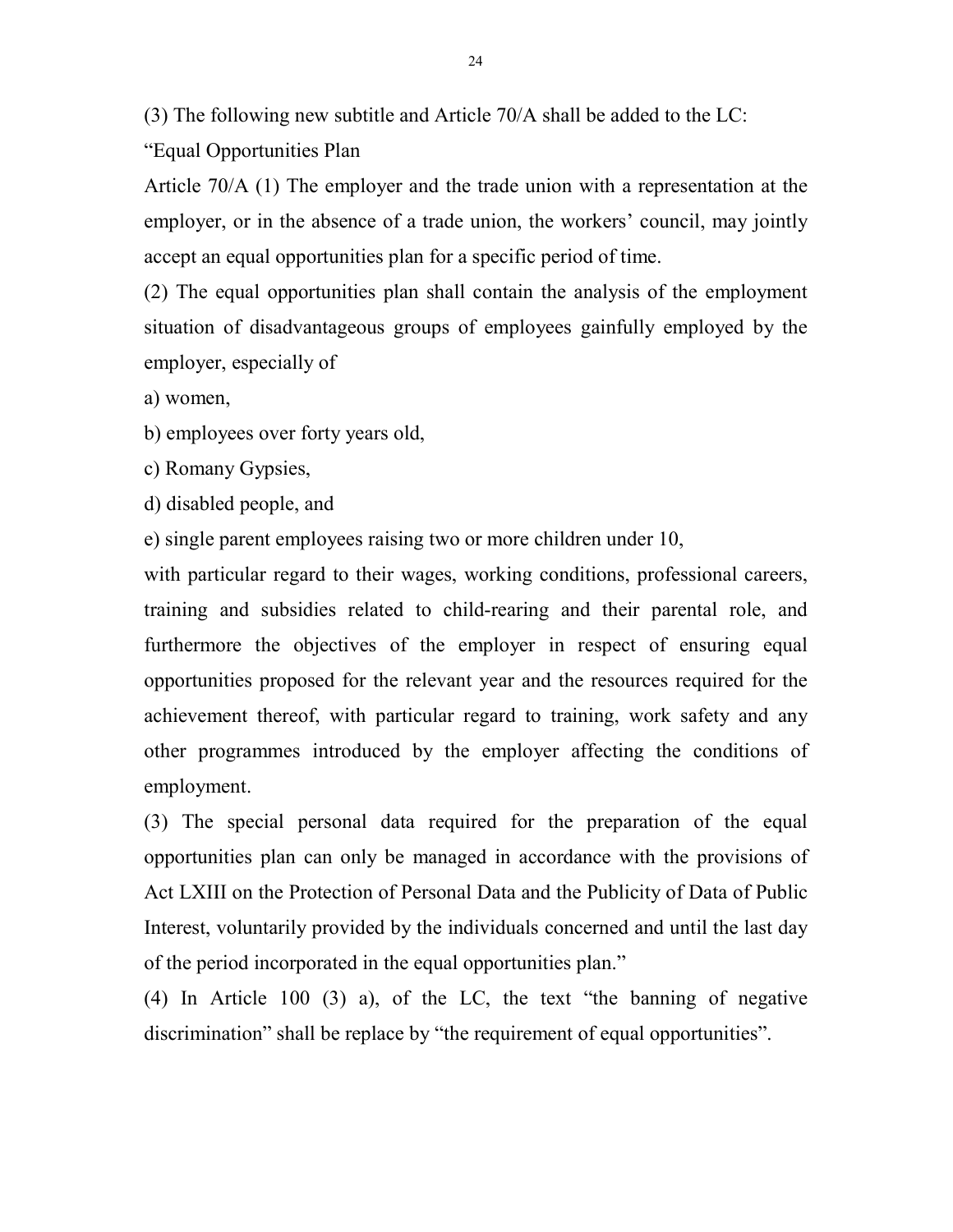(5) In Article 106/A (1) g) of the LC the text "the principle of equal treatment for men and women, and of non-discrimination regulations" shall be replaced by "the principle of equal treatment".

(6) In Article 142/A (1) of the LC the text "no unjustified discrimination shall be made among the employees" shall be replaced by "the principle of equal treatment shall be observed", and in Paragraph (4) the text "so that it cannot result in negative discrimination among the employees (Article 5)" shall be replaced by "shall comply with the principle of equal treatment".

(7) Article 193/G (5) c) of the LC shall be replaced by the following:

 $\mathcal{L}$  (Throughout the duration of the work the borrower shall be considered the employer)

c) in respect of the principle of equal treatment,

(and in respect of observing the rules applicable to the records kept thereof.)"

(8) The following new paragraphs h)-j) shall be added to Article 212 (2) of the  $LC:$ 

"(Within the framework of Section 3 of Act I of 1994 promulgating the Europe Agreement establishing an association between the Republic of Hungary and the European Communities and their member states, signed in Brussels on 16 December 1991, this Act contains regulations designed to approximate the following legal regulations of the European Communities:)

h) Council Directive 75/117/EC on the approximation of the laws of the Member States relating to the application of the principle of equal pay for men and women,

i) Council Directive 92/85/EC on the introduction of measures to encourage improvements in safety and health at work of pregnant employees and employees who have recently given birth or are breastfeeding,

j) Council Directive 96/34/EC K on the framework agreement on parental leave concluded by UNICE, CEEP and the ETUC."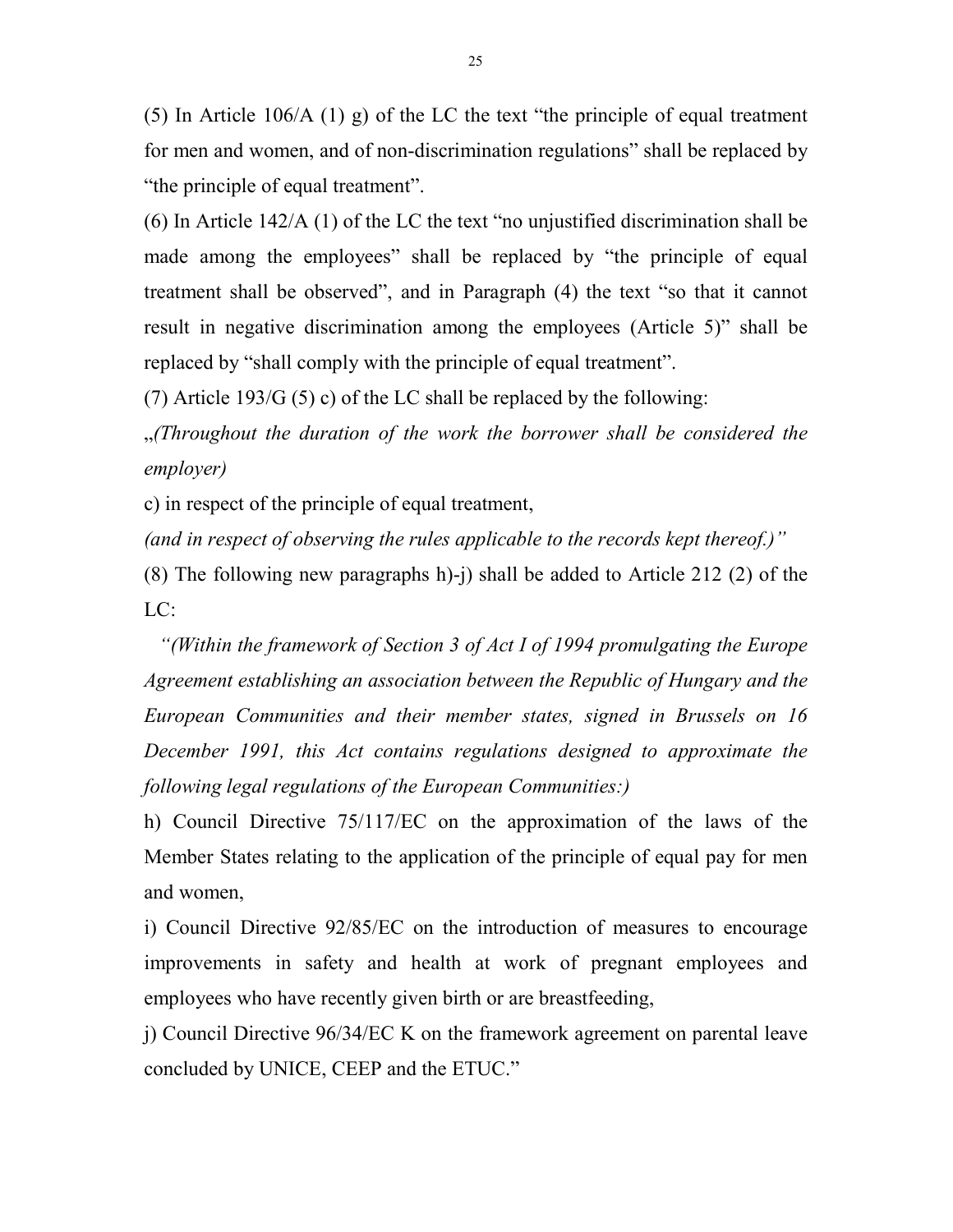(1) The text "in the banning of negative discrimination [Article 5 (1)-(2) and (4)]," in Article 60 (3) a) of Act XXIII of 1992 on the legal status of civil servants (hereinafter: CSA) shall be replaced by "the principle of equal treatment" (Article 5 of the LC),"."

(2) Article 71 (2) a) of the CSA shall be replaced by the following:

 $\mathcal{L}$  (The following provisions of the Labour Code shall apply as appropriate:)

a) Article 3 (1)-(4) , Article 4, Articles 5-12, Articles 15-19/A, Articles 21-28, Article 70/A, Article 74, Article 77, Article 84/A, Article 85, Articles 86/B-86/D, Article 97, Article 102 (1)-(3) , Article 103 (1)-(2) and (4) , Article 104 (4)-(5) , Article 107, Article 117 (1) , Article 117/B (5) , Article 118 (2) , Article 118/A (4)-(5) , Article 119 (1)-(2) and (5), Articles 120-121, Articles 123-126, Article 127 (1)-(2) and (6)-(7), Article 128 (1), Article 129, Article 130 (2) , Article 132 (1)-(3) , Article 133, Article 135-140/A, Article 142/A, Article 144 (1) , Article 151 (2)-(4) , Article 152-153, sentences 1 and 3 of Article 154 (1), Article 155-157, Articles 159-164, Article 165 (2), Article 166 (2) , Article 167 (1) és (3) , Articles 168-169, Articles 171-172, Article 174, Articles 176-183, Article 184 (1)-(2) , Article 185-187, Article 204-205, Article 207;"

#### Article 43

In Article 34 (3) a) of Act XXXIII on the legal status of public servants the text  $\ldots$  in the banning of negative discrimination (Article 5 of the Labour Code)," shall be replaced by "in the principle of equal treatment (Article 5 of the Labour Code),".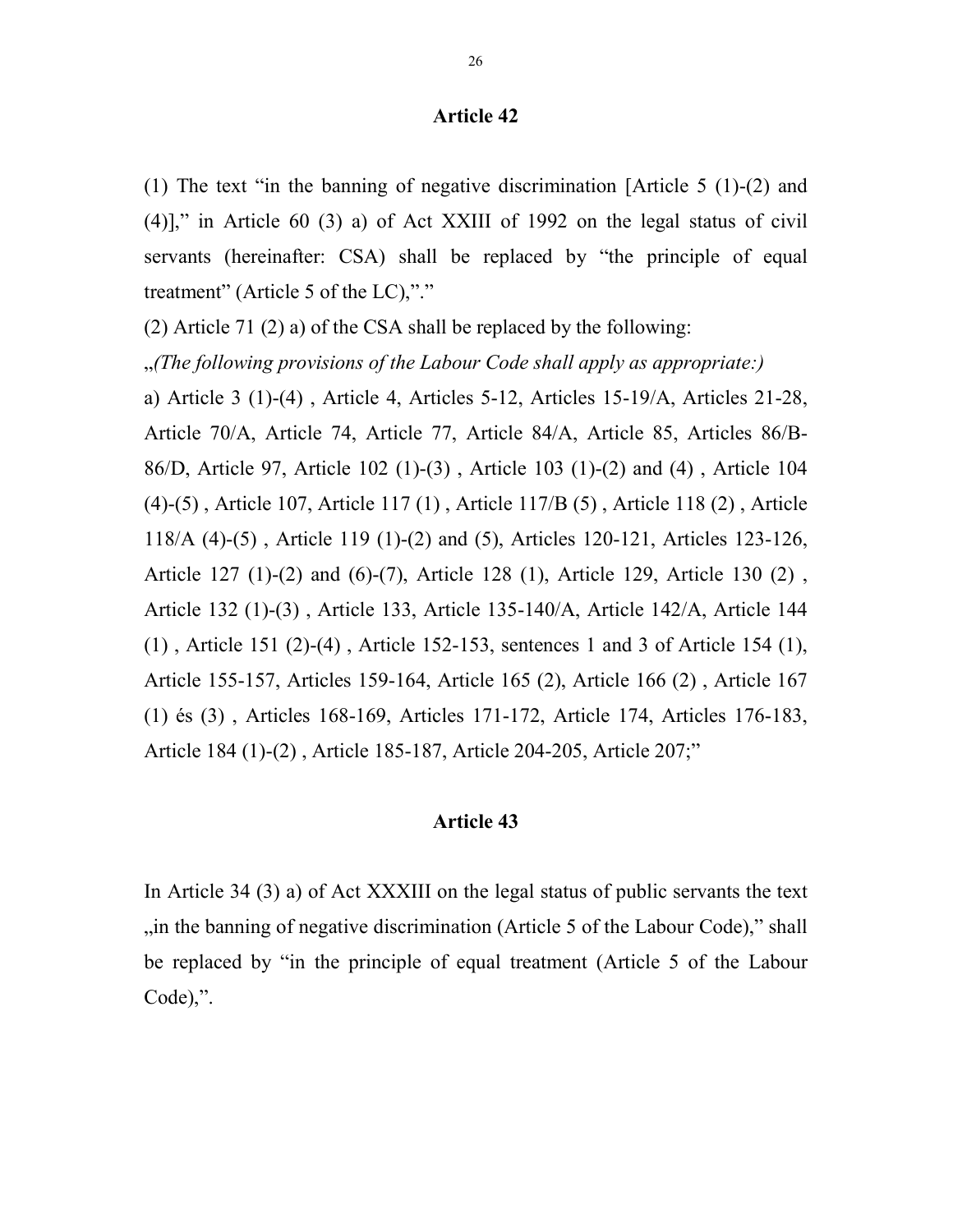The first sentence of Article 94/E (2) of Act III of 1993 on social administration and social benefits shall be replaced by the following:

"The principle of equal treatment shall be observed in providing social services."

## Article 45

(1) Article 4 (7)-(14) of Act LXXIX of 1993 on public elementary education (hereinafter: PEA) shall be repealed, and paragraph (15) shall be renumbered as paragraph (7).

(2) The following new Article 4/A shall be added to the PEA:

"Article 4/A (1) Those involved in the organisation, administration, operation and performance of duties of elementary education shall observe the principle of equal treatment in their decisions and measures related to children and pupils.

(2) Pursuant to the principle of equal treatment, every child or pupil has the right to receive care of the same standard and subject to the same conditions as others whose situation is comparable to that of the child or pupil.

(3) The consequences of the violation of the principle of equal treatment shall be remedied as appropriate, and shall not entail the violation or derogation of other children's or pupils' rights.

(4) The violation of the principle of equal treatment can be remedied in the scope of the procedure regulated in this Act. Irrespective of its outcome, conducting a procedure regulated in this Act does not exclude the possibility of enforcing the rights related to the individual before the courts, or initiating another procedure suitable for establishing responsibilities and its legal consequences.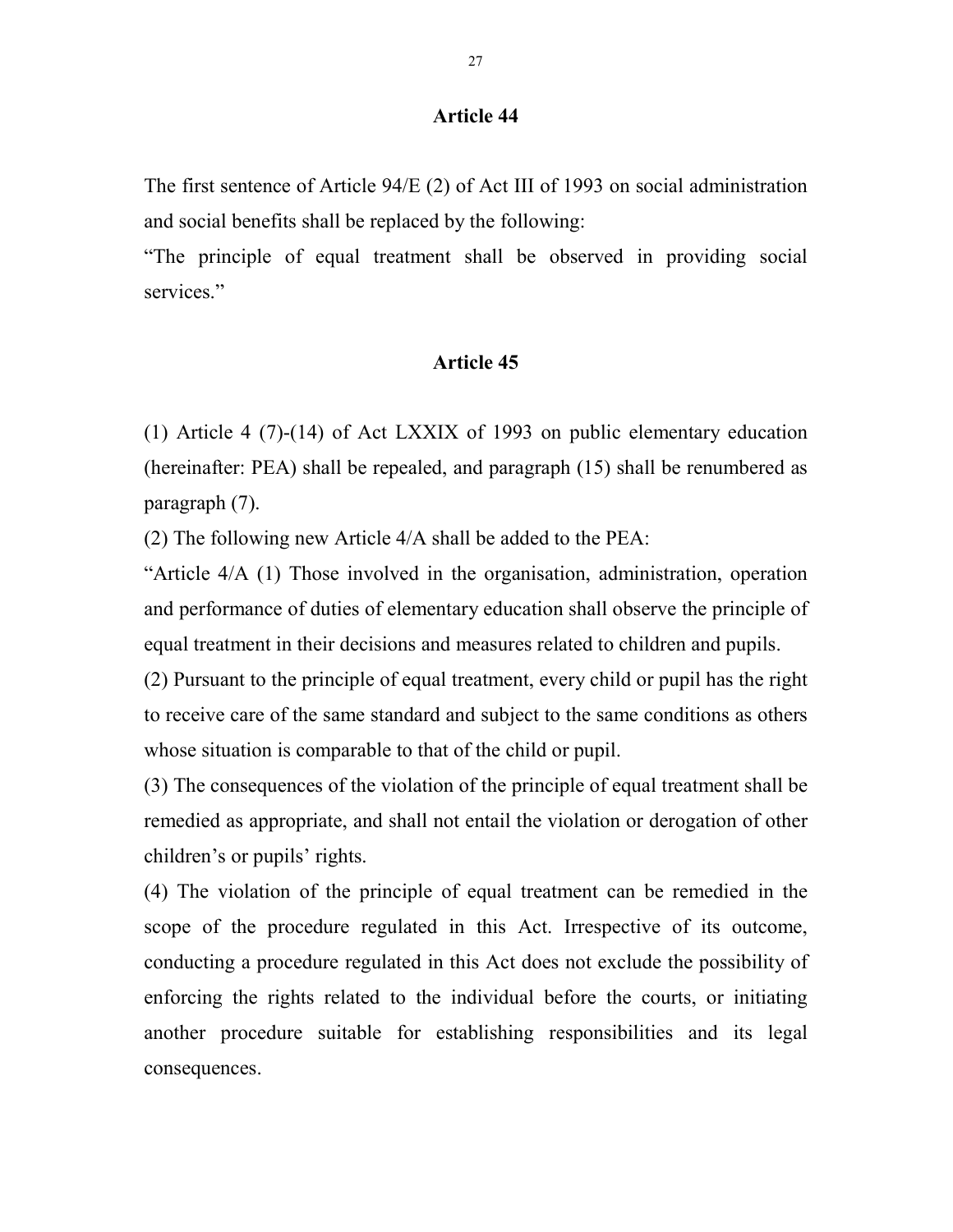(5) When applying this Article, the provisions of Act on equal treatment shall also apply."

(3) In Article 84 (7) of the PEA, the text "conflicting with the banning of negative discrimination" shall be replaced by "violating the principle of equal treatment", and in Article 95/A (4) the text "to the banning of negative discrimination" shall be replaced by "to the principle of equal treatment".

## Article 46

In Article 6 (1) of Act LXXX of 1994 on the status of public prosecutors and the management of prosecution data the text "to the banning of negative discrimination" shall be replaced by "to the principle of equal treatment".

## Article 47

In Article 40 (5) of Act XL of 1995 on public procurements the text "causing their unjustified and negative discrimination in any other manner" shall be replaced by "violates the principle of equal treatment".

#### Article 48

(1) Article 6 of Act XLIII of 1996 on the Service of Professional Members of the Armed Forces (hereinafter: AFA) and the previous subtitle shall be replaced by the following:

"Principle of equal treatment

Article 6 (1) The principle of equal treatment shall be observed in respect of the service relationship.

(2) The armed forces shall, without discrimination, ensure the opportunity for career advancement to members of the regular armed forces solely on the basis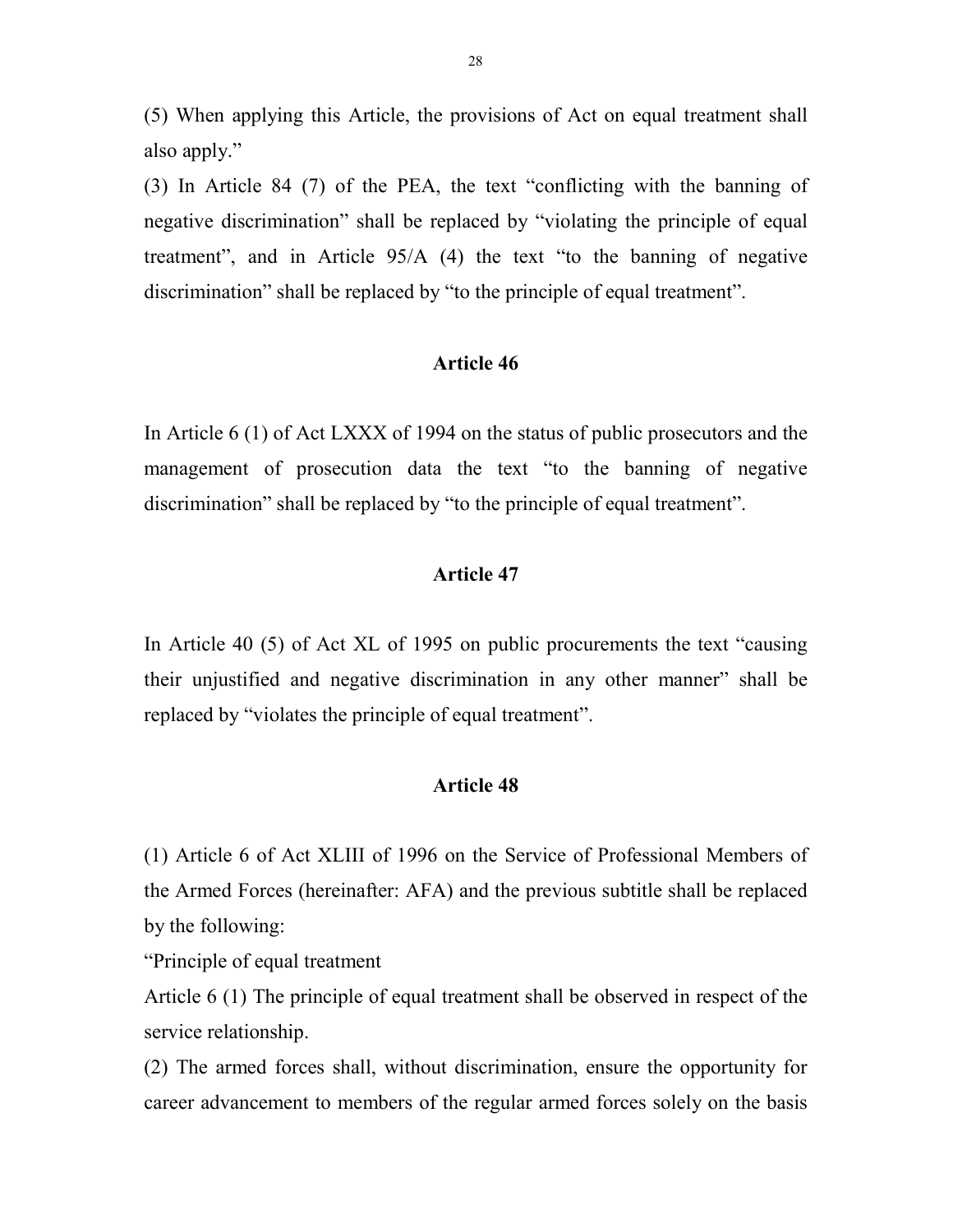of professional skills, experience, performance and time spent in service, taking into consideration the constraints applicable to rank and position."

(2) In Article 197 (7) of the AFA "in the banning of negative discrimination" shall be replaced by "in the principle of equal treatment".

#### Article 49

(1) Article 16 (4) of Act of XLIV of 1996 on the conditions of national military service (hereinafter: NMSA) shall be replaced by the following:

"(4) Attendance of, or abstaining from, spiritual nurturing and attendance of, or abstaining from religious ceremonies shall not result in the violation of the principle of equal treatment."

(2) Article 30 (2) of the NMSA shall be replaced by the following:

"(2) His membership in a labour organisation or the lack thereof shall not result in the violation of the principle of equal treatment in respect of the soldier doing his national service."

#### Article 50

(1) In Article 1 (2) a) of Act LXXV of 1996 on the supervision of labour affairs (hereinafter: LASA) the text "banning of negative discrimination" shall be replaced by "principle of equal treatment".

(2) Article 3 (1) d) of the LASA shall be replaced by the following:

"d) principle of equal treatment,"

(3) Article 8 (4) of the LASA shall be repealed.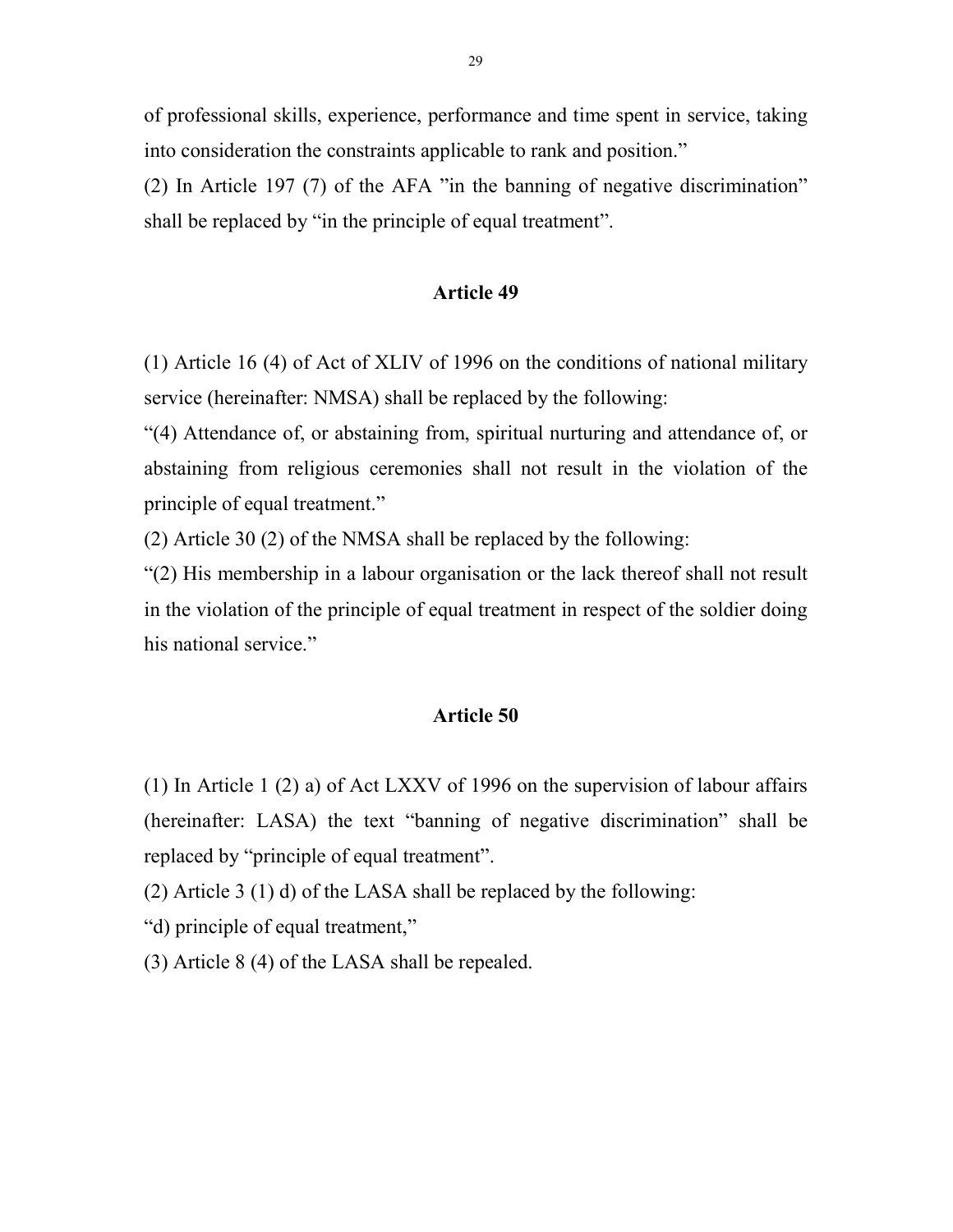Article 61 of Act CXVI of 1996 on atomic energy shall be replaced by the following:

"Article 61 The provisions of this Chapter shall be applied observing the principle of equal treatment."

## Article 52

Article 3 (2) of Act XXXI of 1997 on child protection and legal guardianship shall be replaced by the following:

"(2) The principle of equal treatment shall be observed in the course of protecting children."

## Article 53

Article 2 of Act CXL of 1997 on museum institutions, the supply of public libraries, and public education shall be replaced by the following:

"Article 2 The rights set out herein shall be enforced observing the principle of equal treatment."

## Article 54

(1) In Article 7 (1) of Act CLIV of 1997 on Health (hereinafter: HA) the text "without discrimination" shall be replaced by "complying with the principle of equal treatment", and Article 7 (4) shall be repealed.

(2) In Article 9 (4) of the HA the text "negative discrimination" shall be replaced by "the violation of the principle of equal treatment".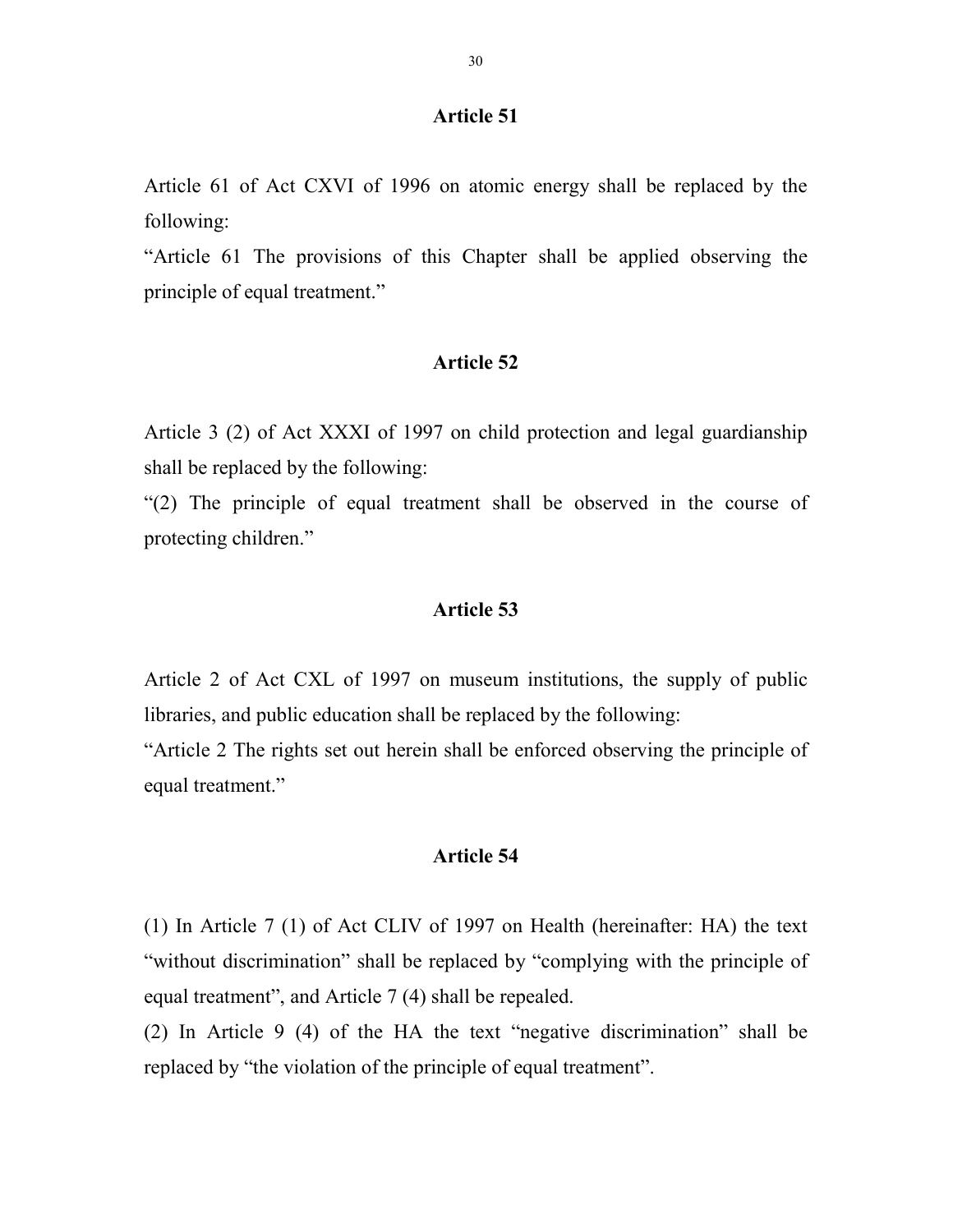(3) Article 30 (5) of the HA shall be replaced by the following:

 $(5)$ . The patient advocate shall pay special attention to representing the rights of patients at a disadvantage due to their age, physical or mental disability, health status or social situation and to complaints concerning the enforcement of the principle of equal treatment, and shall be authorised to represent the patient during official procedures aimed at establishing the violation of the principle."

## Article 55

Article 25 (6) of Act XXVI of 1998 on the rights of and equal opportunities for disabled persons shall be replaced by the following:

 $(6)$  The National Disability Council and the national interest representation organisations may also initiate procedures against those violating the rights of disabled persons granted by law and with a view to enforcing the rights of disabled persons if the infringement concerns a larger group of people that cannot be precisely defined."

#### Article 56

(1) Article 1 (1) of Act XLIII of 1999 on cemeteries and burials (CBA) shall be replaced by the following:

 $(1)$  Every person is entitled to a proper and dignified funeral and to the paying of respects at the deceased's resting place."

(2) Article 17 (2) of the CBA shall be replaced by the following:

 $(2)$ . The operator shall observe the principle of equal treatment in respect of funeral service providers."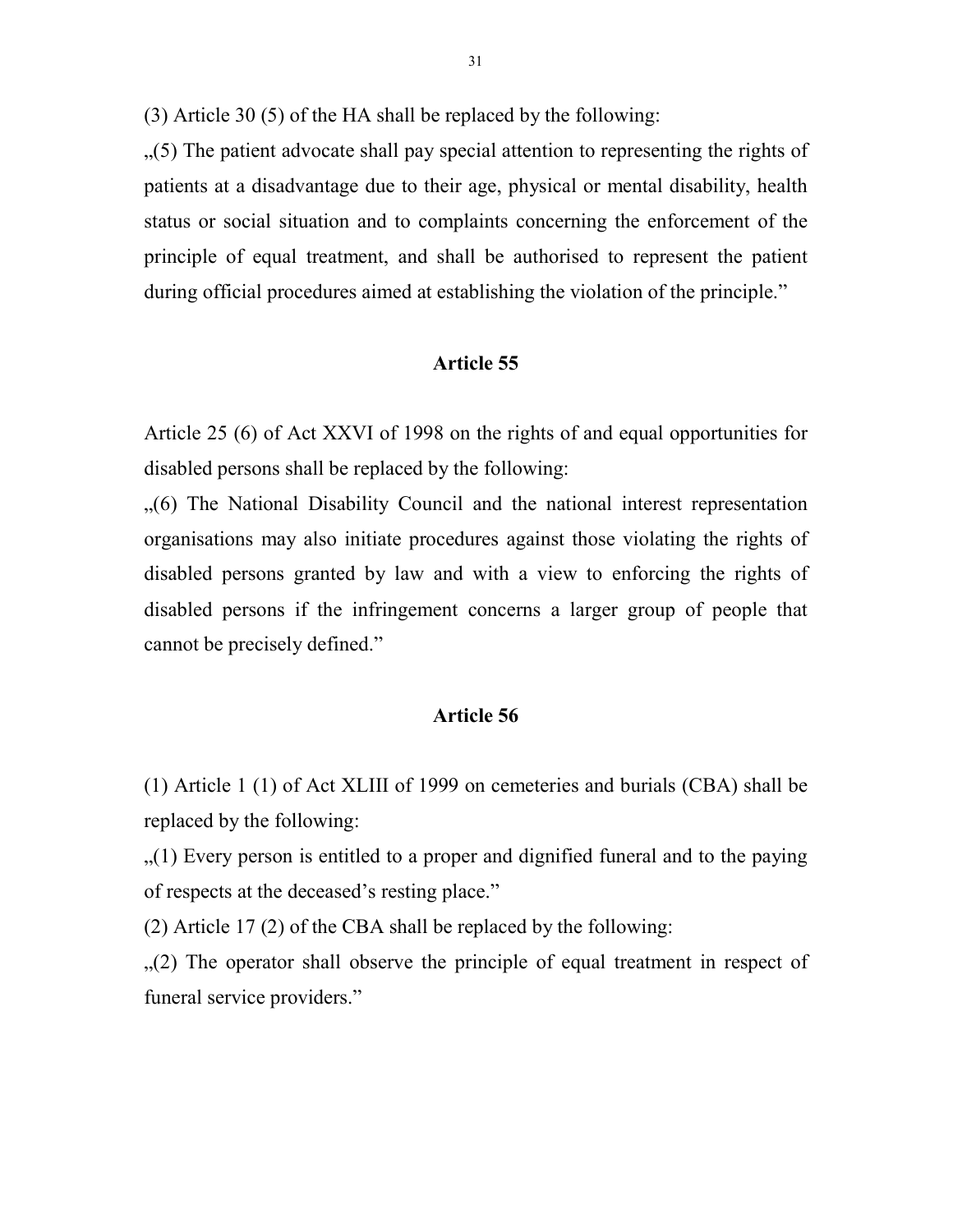(1) In Article 90 (1) of Act LXXVI of 1999 on copyrights (hereinafter: CRA) the text "also enforced without unjustified discrimination" shall be replaced by "complying with the principle of equal treatment".

(2) Article 90 (4) of the CRA shall be replaced by the following:

"(4) The principle of equal treatment shall be observed in the application of the tariff rates."

#### Article 58

The last sentence of Article 46 (2) of Act CXLI of 2000 on new cooperatives shall be repealed, and Article 51 shall be supplemented by the following paragraph (3):

"(3) The principle of equal treatment shall be observed when admitting members and laying down the rights and obligations thereof."

#### Article 59

Article 6 and the previous subtitle of Act XCV of 2001 on the legal status of the professional and contracted military personnel shall be replaced by the following:

"Principle of equal treatment

Article 6 The principle of equal treatment shall be observed in respect of the service relationship."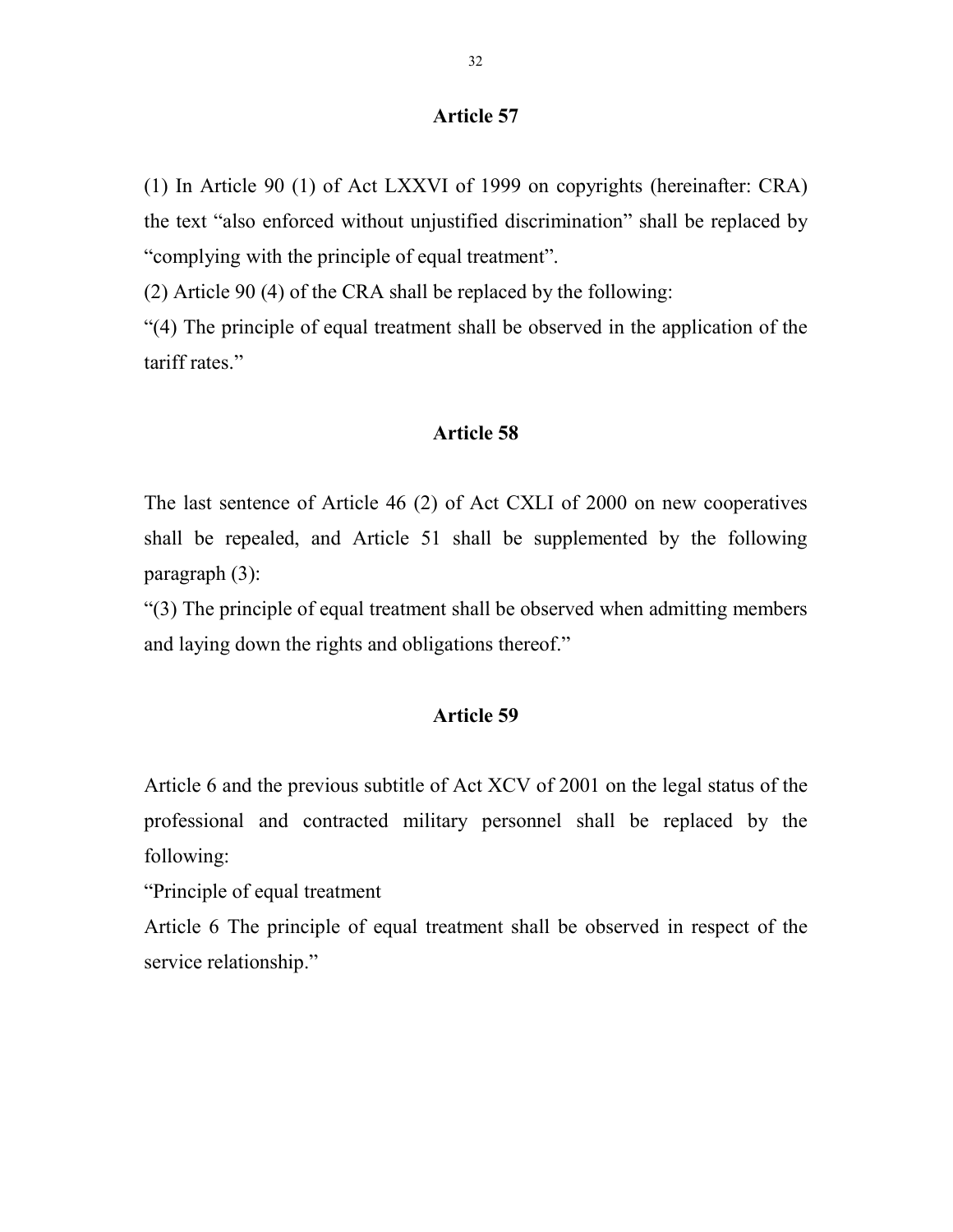(1) In the Preamble of Act CX of 2001 on electricity (hereinafter: EA) the text "without negative discrimination" shall be replaced by "in compliance with the principle of equal treatment".

(2) In Article 33 (1) of the EA the text "without applying negative discrimination" shall be replaced by "without prejudice to the principle of equal treatment".

(3) In Article 43 (3) of the EA the text "shall not apply negative discrimination" shall be replaced by "shall observe the principle of equal treatment".

(4) Article 50 (2) of the EA shall be replaced by the following:

 $(2)$  The principle of equal treatment shall be observed during the approval procedure."

### Article 61

(1) In Article 69 (3) of Act CXX of 2001 on the capital market (CMA) the text "contains any negative discrimination or would result in such discrimination" shall be replaced by "violates the principle of equal treatment".

(2) In Article 74 (4) of the CMA the text "make a negative discrimination" shall be replaced by "to violate the principle of equal treatment".

(3) The second sentence of Article 225 (2) of the CMA shall be replaced by the following:

"The Regulation must not violate the principle of equal treatment in respect of the individual members of the Fund and must not jeopardise the safe management of the Fund."

(4) Article 317 (5) of the CMA shall be replaced by the following:

"(5) The stock exchange regulations shall observe the principle of equal treatment in terms of individual traders and issuers."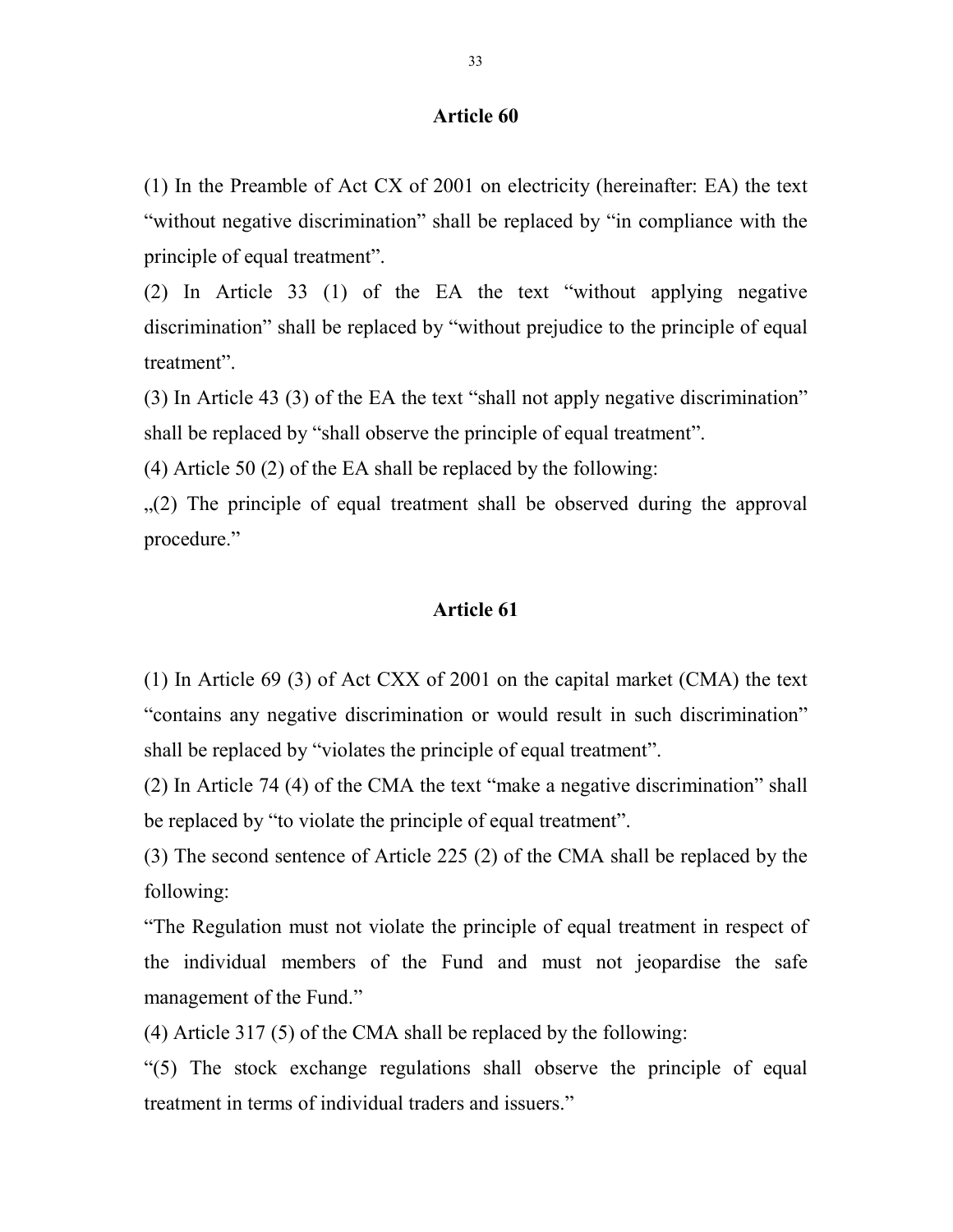(5) Article 345 (4) of the CMA shall be replaced by the following:

"(4) The business rules and regulations shall ensure that the principle of equal treatment is observed in respect of the clients of the organisation operating as a clearing house."

#### Article 62

In Article 30 (3) of Act XLII of 2003 on the supply of natural gas the text "free of negative discrimination" shall be replaced by "complying with the principle of equal treatment", in Article 30 (5) the text "must not contain unjustified discrimination" shall be replaced by "must not violate the principle of equal treatment", and in Article 33 (15) the text "observing the banning of negative discrimination" shall be replaced by "observing and in compliance with the principle of equal treatment".

## CHAPTER VI

## CLOSING PROVISIONS

#### Article 63

(1) With the exception set out in Paragraph (2)-(3), this Act shall come into force on the  $30<sup>th</sup>$  day following its promulgation.

(2) Article 13-Article 17, the text " , and the Authority" in Article 18 (1), and Article 20 (1) b) shall come into force on 1 January 2005.

(3) Article 31-34 shall come into force on 1 January 2004.

(4) The Government shall present the National Equal Opportunities Programme for the first time to the Parliament in sufficient time so that it can come into force on 1 January 2005.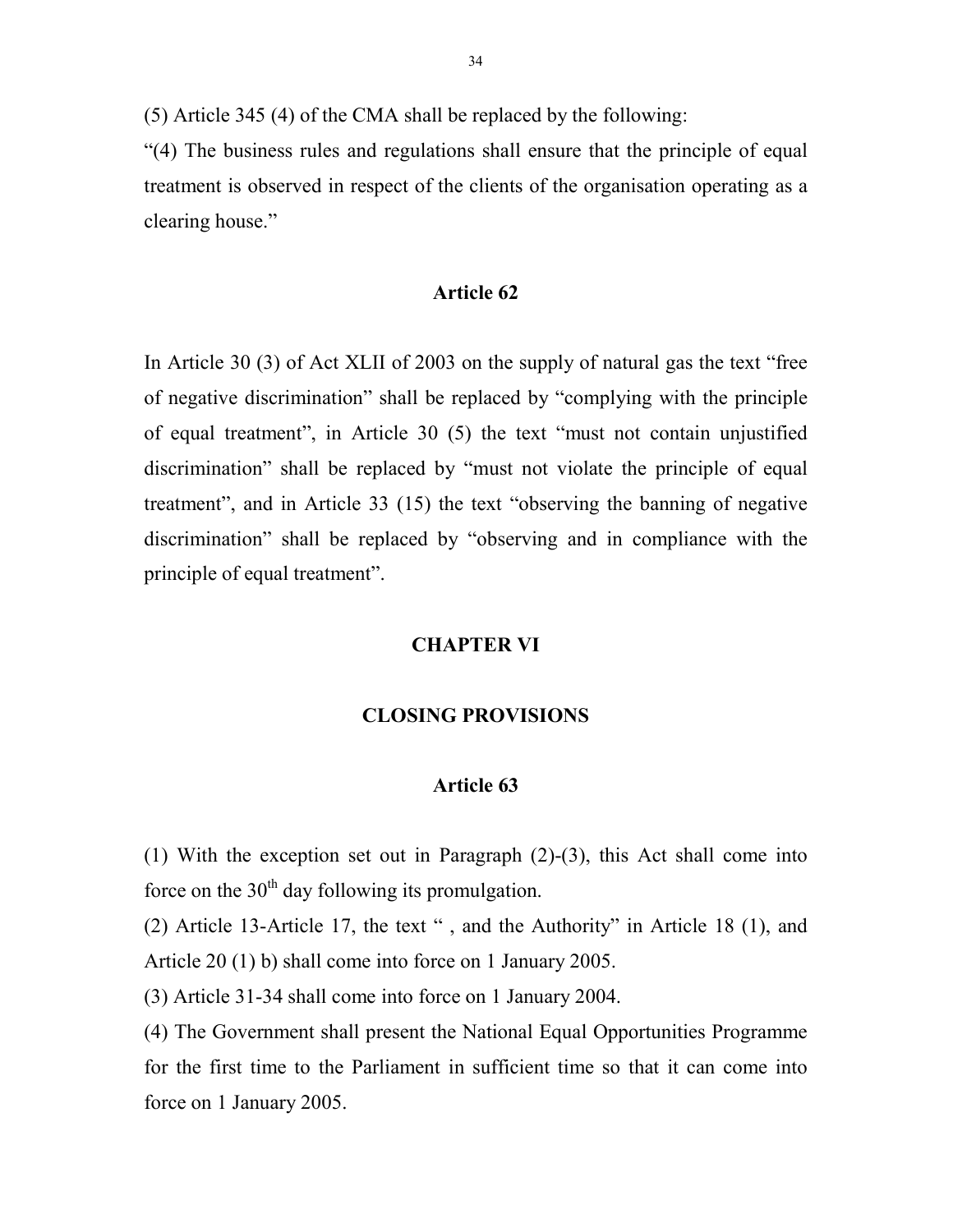(5) The equal opportunities plans under Article 36 of this Act shall be accepted for the first time by 31 December 2004 at the latest.

#### Article 64

The Government is granted authority to lay down the detailed rules applicable to the organisation and procedure of the Authority in a decree.

#### Article 65

This Act contains regulation in harmony with the provisions concerning law approximation of the Europe Agreement establishing an association between the European Communities and their Member States on the one part and the Republic of Hungary on the other part, signed in Brussels on 16 December 1991 and promulgated by in Act I of 1994, compatible with the following legal acts of the European Union:

a) Council Directive 76/207/EEC on the implementation of the principle of equal treatment for men and women as regards access to employment, vocational training and promotion, and working conditions and Council Directive 2002/73/EC amending the above Directive,

b) Council Directive 79/7/EEC on the progressive implementation of the principle of equal treatment for men and women in matters of social security,

c) Council Directive 86/378/EEC on the implementation of the principle of equal treatment for men and women in occupational social security schemes,

d) Council Directive 86/613/EEC on the application of the principle of equal treatment between men and women engaged in an activity, including agriculture, in a self-employed capacity and on the protection of self-employed women during pregnancy and motherhood,